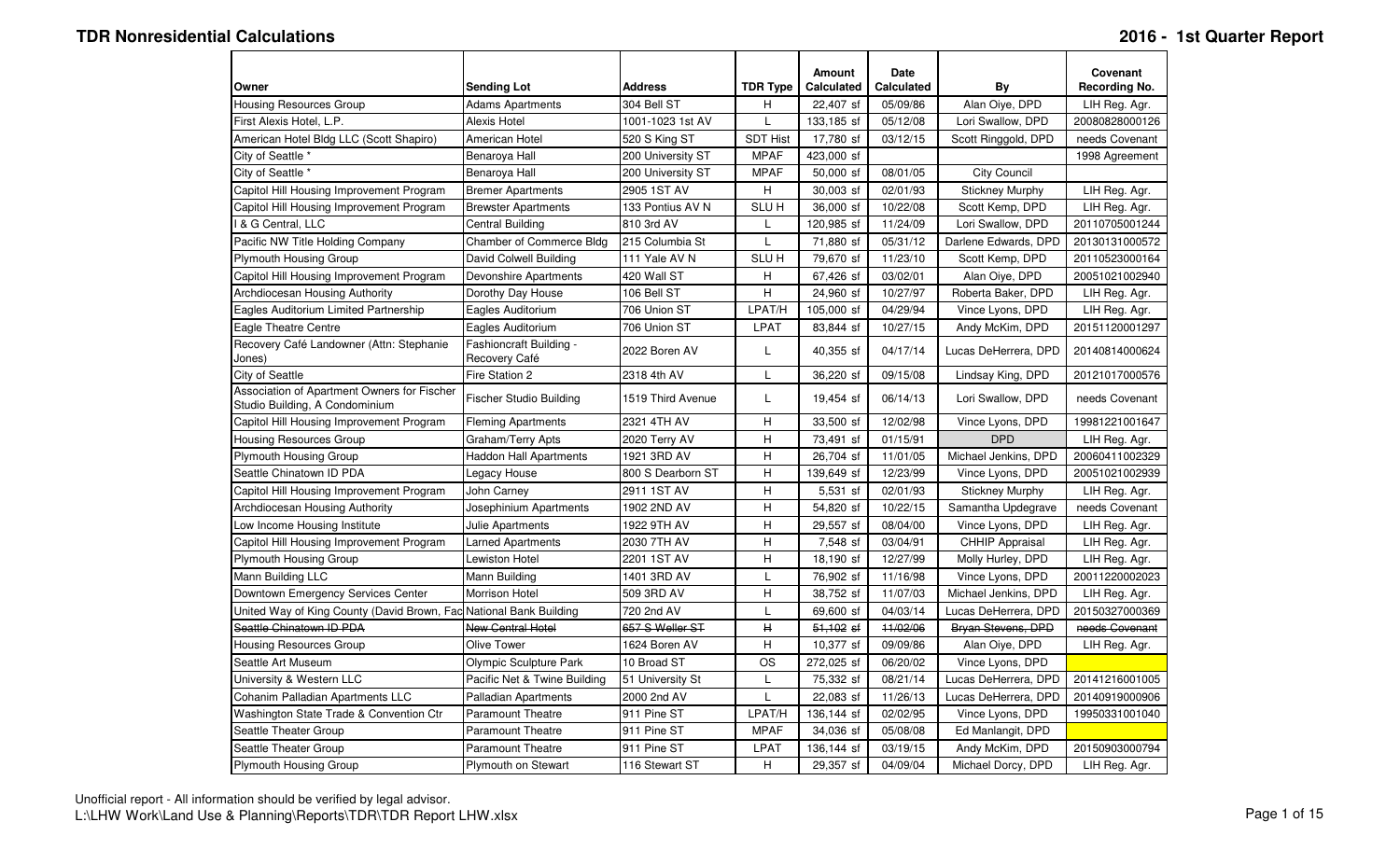### **TDR Nonresidential Calculations 2016 - 1st Quarter Report**

|                                  |                                 |                  |                 | Amount            | Date              |                                        | Covenant       |
|----------------------------------|---------------------------------|------------------|-----------------|-------------------|-------------------|----------------------------------------|----------------|
| Owner                            | <b>Sending Lot</b>              | <b>Address</b>   | <b>TDR Type</b> | <b>Calculated</b> | <b>Calculated</b> | Bv                                     | Recording No.  |
| The Rainier Club                 | Rainier Club                    | 810 4th AV       |                 | $55.189$ sf       | 10/08/08          | Lucas DeHerrera, DPD                   | needs Covenant |
| Plymouth Housing Group           | Scargo Hotel                    | 2207 1st AV      |                 | $3.900$ sf        | 03/10/10          | Mark Taylor, DPD                       | 20100910000145 |
| Seattle Labor Temple Association | Seattle Labor Temple            | 2800 1st AV      |                 | 5.999 sf          | 06/13/12          | Cheryl Mosteller, DPD                  | needs Covenant |
| Cornish College of the Arts      | Sons of Norway Hall             | 2015 Boren AV    |                 | 36,000 sf         | 06/05/13          | Lucas DeHerrera, DPD                   | 20140220000513 |
| Archdiocesan Housing Authority   | <b>St. Martin's on Westlake</b> | 2008 Westlake AV | Н               | 40.094 sf         | 01/02/07          | Michael Jenkins, DPD                   | 20070608002751 |
| $H =$ Housing TDR                |                                 |                  |                 |                   |                   | * Benaroya Hall Music Center is Lessee |                |

DMC H = DMC Housing TDR LH = Landmark Housing TDR

See SMC 23.49.014 "Transfer of

 OS = Open Space TDR LPAT = Landmark Permorning Arts Theater TDRMPAF = Major Performing Arts Facility TDR LPAT/H = Landmark Performing Arts Theater with Housing TDR LIH = low income housing

Development Rights" (TDR)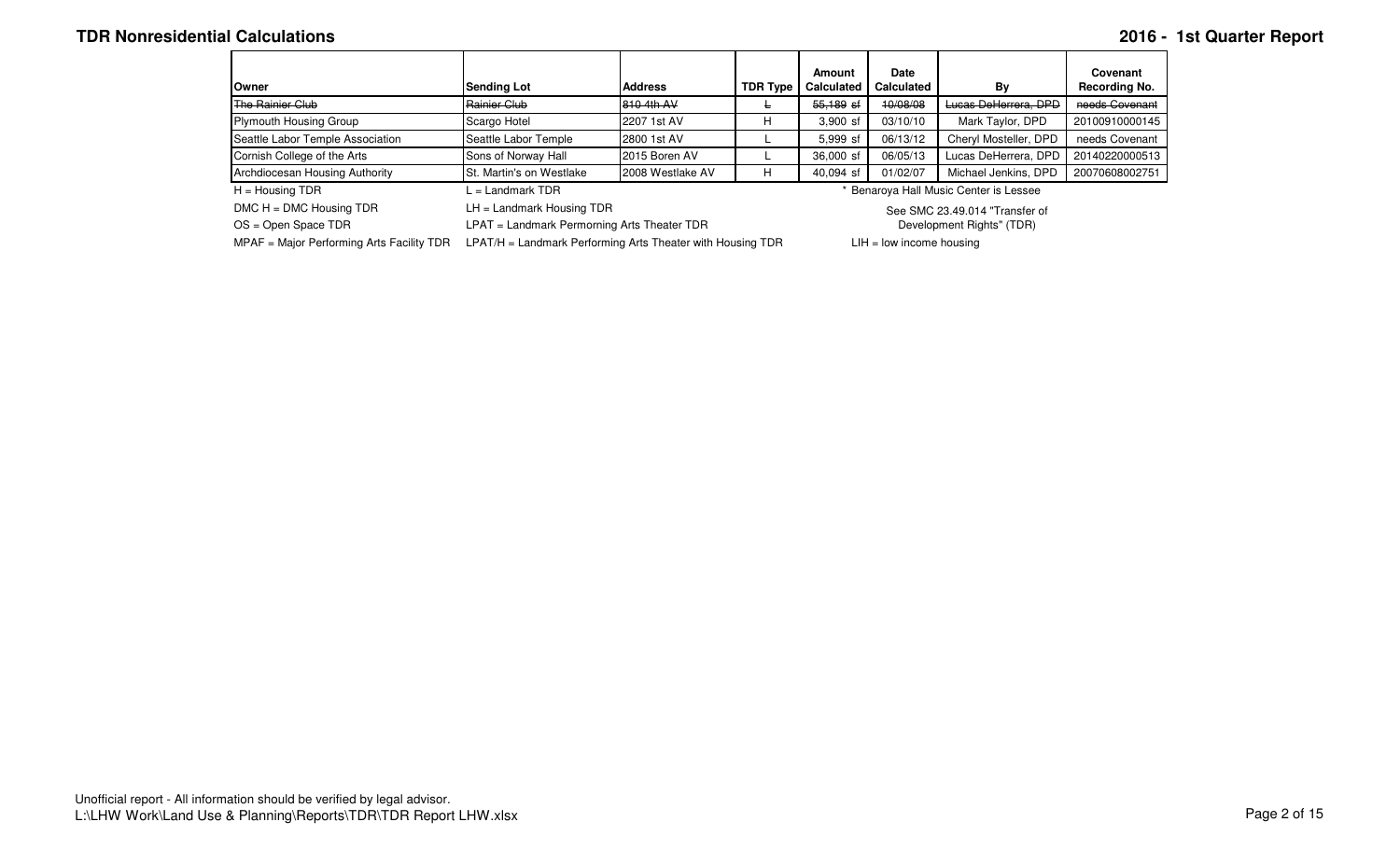# **TDR Residential Calculations 2016 - 1st Quarter Report**

| lOwner                                  | <b>Sendina Lot</b> | <b>Address</b>  | <b>TDR Type</b> | Amount<br><b>Calculated</b> | <b>Date</b><br><b>Calculated</b> | Bv                  | Covenant<br>Recordina No. |
|-----------------------------------------|--------------------|-----------------|-----------------|-----------------------------|----------------------------------|---------------------|---------------------------|
| American Hotel Bldg LLC (Scott Shapiro) | American Hotel     | 520 S King ST   | <b>SDT Hist</b> | 17.780 sf                   | 03/12/15                         | Scott Ringgold, DPD | needs Covenant            |
| Melrose Project LLC (Scott Shapiro)     | Melrose Market     | 1531 Melrose AV | <b>DD</b>       | 38.544 sf                   | 02/26/15                         | Scott Ringgold, DPD | needs Covenant            |
| ___                                     | $- - -$<br>$   -$  |                 |                 |                             |                                  |                     |                           |

L = Landmark TDR OS = Open Space TDR

SDT Hist = South Downtown Historic TDR PP = Pike Pine Overlay Conservation District TDR

Note: Residential is referred to as "TDP" in the Land Use Code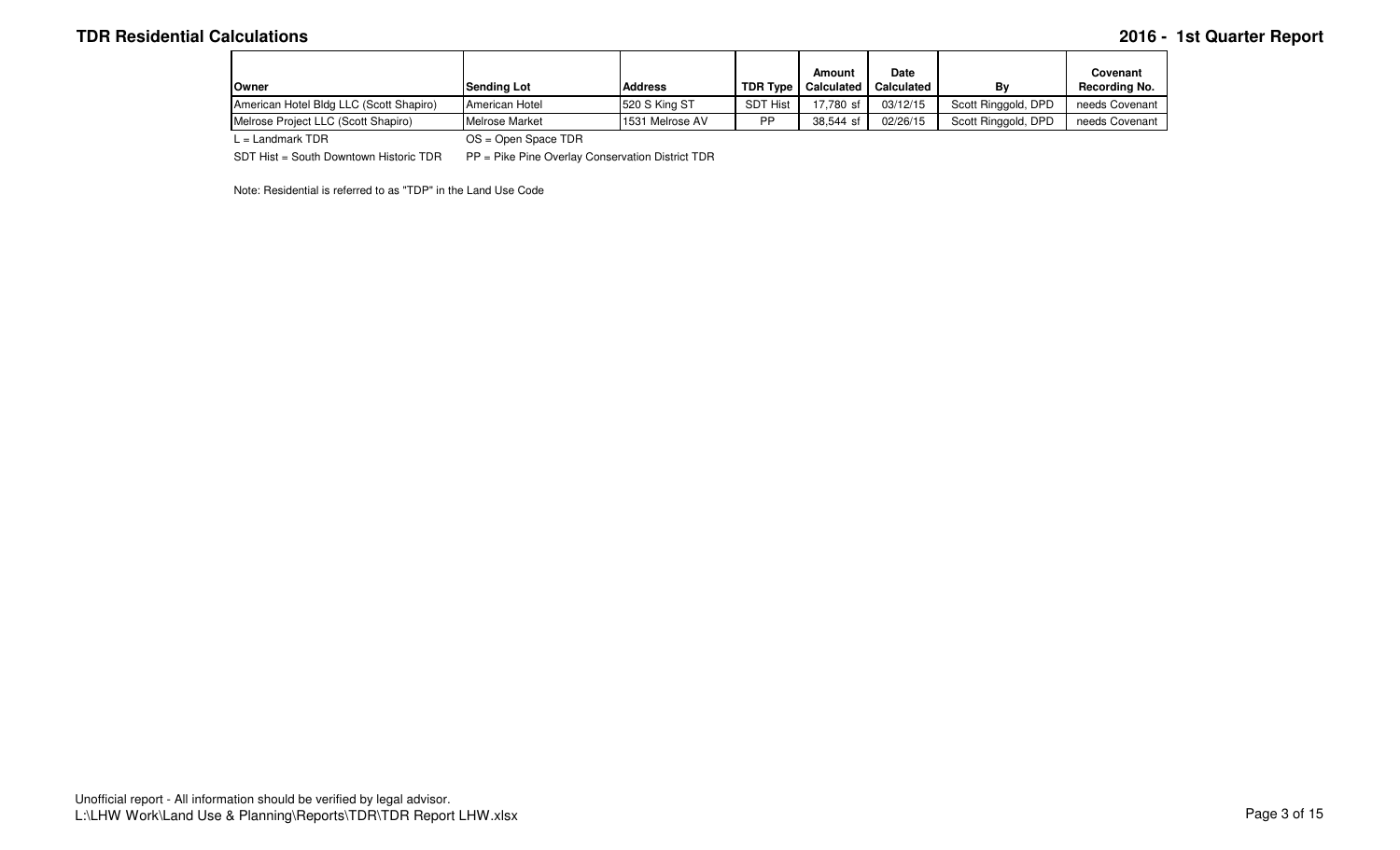**Other TDR (Refer to SMC 23.49):** LPAT = Landmark Performing Arts Theater; MPAF = Major Performing Arts Facility

| <b>Seller</b>                                | <b>Sending Lot</b>                    | <b>Address</b>    | <b>TDR Type</b>        | Amount     | <b>Buyer</b>                                                              | <b>Receiving Site</b>          | Price                              | Cost per<br><b>SF</b>   | Date |
|----------------------------------------------|---------------------------------------|-------------------|------------------------|------------|---------------------------------------------------------------------------|--------------------------------|------------------------------------|-------------------------|------|
| <b>PRIVATE PURCHASES &amp; SALES</b>         |                                       |                   |                        |            |                                                                           |                                |                                    |                         |      |
| Ninth and Stewart LLC                        | <b>Paramount Theatre</b>              | 911 Pine ST       | <b>MPAF</b>            |            | 34,036 sf Elliott NE LLC                                                  | 808 Howell St (Hedreen         |                                    |                         | 2016 |
| Seattle Theater Group                        | <b>Paramount Theatre</b>              | 911 Pine ST       | LPAT                   |            | 7,285 sf Elliott NE LLC                                                   | 808 Howell St (Hedreen)        |                                    |                         | 2016 |
| Richard C. Hedreen and Elizabeth A. Hedreen  | Eagles Auditorium                     | 706 Union ST      | LPAT/H                 |            | 40,936 sf Elliott NE LLC                                                  | 808 Howell St (Hedreen)        |                                    |                         | 2016 |
| Ninth and Stewart LLC                        | Chamber of Commerce Bldg              | 215 Columbia St   |                        |            | 71,880 sf Elliott NE LLC                                                  | 808 Howell St (Hedreen)        |                                    |                         | 2016 |
| Seattle Theater Group                        | <b>Paramount Theatre</b>              | 911 Pine ST       | <b>LPAT</b>            |            | 68,951 sf S/I Seattle Investments IV, LLC                                 | 505 Madison St (Schnitzer)     | ,034,265                           | 15.00                   | 2016 |
| Eagle Theatre Centre                         | Eagles Auditorium                     | 706 Union ST      | LPAT                   |            | 47,692 sf S/I Seattle Investments IV, LLC                                 | 505 Madison St (Schnitzer)     | 715,380<br>\$                      | 15.00                   | 2016 |
| United Way of King County                    | National Bank Building                | 720 2nd AV        |                        |            | 22,000 sf Acorn Development LLC                                           | 2101 7th AV (Blk 19 - Amazon)  | $\mathbf{\$}$<br>401,500           | 18.25<br>\$.            | 2016 |
| United Way of King County                    | National Bank Building                | 720 2nd AV        |                        |            | 13,000 sf Acorn Development LLC                                           | 2100 7th AV (Blk 20 - Amazon)  | \$<br>237,250                      | 18.25                   | 2016 |
| Palladian Apartments, LLC                    | Palladian Apartments                  | 2000 2nd AV       |                        |            | 22,083 sf Fifth & Columbia Investors, LLC                                 | 811 5th AV (Kevin Daniels)     | 353,328<br>\$                      | 16.00                   | 2015 |
| University & Western LLC                     | Pacific Net & Twine Building          | 51 University ST  |                        |            | 66,190 sf Fifth & Columbia Investors, LLC                                 | 811 5th AV (Kevin Daniels)     | 1,059,040<br>\$                    | 16.00                   | 2015 |
| Recovery Café Landowner                      | Fashioncraft Building - Recovery Café | 2022 Boren AV     |                        |            | 38,521 sf Acorn Development LLC                                           | 2100 7th AV (Blk 20 - Amazon)  | 539,294<br>\$                      | 14.00<br>\$.            | 2014 |
| Recovery Café Landowner                      | Fashioncraft Building - Recovery Café | 2022 Boren AV     |                        |            | 1,834 sf Acorn Development LLC                                            | 2101 7th AV (Blk 19 - Amazon)  | \$<br>25,676                       | 14.00                   | 2014 |
| First Alexis TDR LLC                         | Alexis Hotel                          | 1001-1023 1st AV  |                        |            | 21,875 sf CSHV 1600 7th Avenue, LLC                                       | 1600 7th AV                    | 382,813<br>$\mathbb{S}$            | 17.50<br>\$             | 2014 |
| First Alexis TDR LLC                         | Alexis Hotel                          | 1001-1023 1st AV  |                        |            | 49,041 sf TB TS/RELB LLC (Touchstone)                                     | 307 Fairview AV N              | 711,095                            | 14.50                   | 2014 |
| Cornish College of the Arts                  | Sons of Norway Hall                   | 2015 Boren AV     |                        |            | 36,000 sf Acorn Development LLC                                           | 2101 7th AV (Blk 19 - Amazon)  | 504,000<br>\$                      | 14.00<br>\$.            | 2014 |
| Seattle Art Museum                           | Olympic Sculpture Park                | 10 Broad ST       | <b>OS</b>              |            | 2,579 sf Cohanim Palladian Apartments, LLC                                | 2000 2nd AV                    | 59,317<br>\$                       | 23.00<br>\$             | 2014 |
| Seattle Art Museum                           | Olympic Sculpture Park                | 10 Broad ST       | <b>OS</b>              |            | 26,741 sf City Place VII LLC                                              | 325 9th AV N (Vulcan)          | \$.<br>467,968                     | 17.50                   | 2014 |
| Seattle Art Museum                           | Olympic Sculpture Park                | 10 Broad ST       | <b>OS</b>              |            | 26,821 sf City Place VII LLC                                              | 400 9th AV N (Vulcan)          | 469,368<br>\$                      | 17.50                   | 2014 |
| First Alexis TDR LLC                         | Alexis Hotel                          | 1007 1st AV       |                        |            | 52,906 sf Touchstone Stewart & Boren LLC                                  | Touchstone Hill7 1823 Boren AV | 634,872                            | 12.00                   | 2013 |
| I & G Central, LLC                           | Central Building                      | 810 3rd AV        |                        |            | 100,785 sf Acorn Development LLC                                          | 2021 7th AV (Blk 14 - Amazon)  | $\mathbf{\$}$<br>1,133,831         | 11.25<br>-\$            | 2013 |
| I & G Central, LLC                           | Central Building                      | 810 3rd AV        |                        |            | 20,200 sf Acorn Development LLC                                           | 2101 7th AV (Blk 19 - Amazon)  | 227,250<br>\$                      | 11.25                   | 2013 |
| Pacific Northwest Title Holding Company      | Chamber of Commerce Bldg              | 215 Columbia St   |                        | 71.880 sf  | Ninth & Stewart LLC                                                       | Greyhound Bus (Hedreen)        | \$<br>826,620                      | 11.50                   | 2012 |
| Richard C. Hedreen & Elizabeth A. Hedreen    | Eagles Auditorium                     | 706 Union ST      | LPAT/H                 |            | 380 sf Madison Hotel LLC                                                  | Madison Renaissance Hotel      | \$                                 |                         | 2012 |
| Plymouth Housing Group/Colwell Building LP   | David Colwell Building                | 111 Yale AV N     | H.                     |            | 29,053 sf City Place V LLC                                                | Amazon 201 Boren AV N          | 581,060<br>\$                      | 20.00                   | 2011 |
| Richard C. Hedreen & Elizabeth A. Hedreen    | Eagles Auditorium                     | 706 Union ST      | LPAT/H                 |            | 16,692 sf Olive 8 LLC                                                     | Olive 8 Tower                  | $\mathbf{\mathfrak{L}}$<br>$\sim$  | $\sim$                  | 2009 |
| Capitol Hill Housing Improvement Program     | <b>Brewster Apartments</b>            | 133 Pontius AV N  | H.                     |            | 36,000 sf City Place IV LLC                                               | Amazon 301-333 Boren Av N      | 648,000<br>\$                      | 18.00                   | 2009 |
| Seattle Theater Group                        | Paramount Theatre                     | 911 Pine ST       | <b>MPAF</b>            |            | 34,036 sf Richard C. Hedreen & Elizabeth A. Hedre Greyhound Bus (Hedreen) |                                | \$<br>604,139                      | 17.75                   | 2008 |
| Richard C. Hedreen and Elizabeth A. Hedreen  | Eagles Auditorium                     | 706 Union ST      | LPAT                   |            | 17,989 sf Madison Hotel LLC                                               | Madison Renaissance Hotel      | \$                                 | $\sim$                  | 2007 |
| Archdiocesan Housing Authority               | St. Martin's on Westlake              | 2008 Westlake AV  | H.                     |            | 40,094 sf Touchstone West 8th Building LLC                                | <b>Westlake Tower</b>          | 761,786<br>\$                      | 19.00                   | 2007 |
| Seattle Art Museum                           | Olympic Sculpture Park                | 10 Broad ST       | <b>OS</b>              |            | 27,269 sf ENSO/2201 Venture LLC                                           | 2201 9th Avenue                | 409,035<br>$\mathbf{\mathfrak{L}}$ | 15.00<br>\$             | 2007 |
| Seattle Art Museum                           | Olympic Sculpture Park                | 10 Broad ST       | <b>OS</b>              |            | 8,856 sf 1301 Second Avenue LLC                                           | <b>Washington Mutual II</b>    | \$<br>132,840                      | 15.00                   | 2005 |
| Seattle Art Museum                           | <b>Olympic Sculpture Park</b>         | 10 Broad ST       | <b>OS</b>              | 23.551 sf  | Seattle Union Street Associates                                           | Sheraton Hotel Addition        | 353,265<br>\$                      | 15.00                   | 2005 |
| Capitol Hill Housing Improvement Program     | Devonshire                            | 420 Wall ST       | H                      | 8,731 sf   | Seattle Union Street Associates                                           | <b>Sheraton Hotel Addition</b> | 174,620<br>$\mathbf{\mathfrak{L}}$ | 20.00                   | 2005 |
| Seattle-Chinatown International District PDA | Legacy House                          | 800 S Dearborn ST | H.                     | 67,127 sf  | Seattle Union Street Associates                                           | <b>Sheraton Hotel Addition</b> | ,342,540                           | 20.00                   | 2005 |
| Plymouth Housing Group/Second & Stewart LLC  | <b>Plymouth on Stewart</b>            | 116 Stewart ST    | H.                     |            | 29.357 sf 1301 Second Avenue LLC                                          | <b>Washington Mutual II</b>    | 587.140<br>$\mathbf{\mathfrak{L}}$ | 20.00                   | 2004 |
| <b>DESC/Morrison Hotel LLC</b>               | Morrison Hotel                        | 509 3RD AV        | H                      | 35,145 sf  | 1301 Second Avenue LLC                                                    | <b>Washington Mutual II</b>    | 702,900<br>\$                      | 20.00                   | 2004 |
| Seattle Art Museum                           | Olympic Sculpture Park                | 10 Broad ST       | $\overline{\text{OS}}$ | 91.076 sf  | 1301 Second Avenue LLC                                                    | <b>Washington Mutual II</b>    | \$<br>,366,140                     | 15.00                   | 2004 |
| Mann Building, LLC                           | Mann Building                         | 1401 3RD AV       |                        |            | 1.748 sf Millennium Tower LLC                                             | Millennium Tower               | 22,724<br>\$                       | 13.00                   | 2002 |
| Mann Building, LLC                           | Mann Building                         | 1401 3RD AV       |                        | $2,065$ sf | Downtown Mini Warehouse, LLC                                              | 1915 3rd Avenue                | \$<br>35,105                       | 17.00                   | 2002 |
| 909 4th YMCA Limited Partnership             | Paramount/Eagles Theaters             | 909 4TH AV        | LPAT/H                 |            | 41,608 sf 700 Olive LP (Clise Properties)                                 | Nordstrom Office               | 511,778<br>\$                      | 12.30<br>$\sqrt{3}$     | 1999 |
| Seattle-Chinatown International District PDA | Legacy House                          | 800 S Dearborn ST | H.                     |            | 40,367 sf 700 Olive LP (Clise Properties)                                 | <b>Nordstrom Office</b>        | 496,514<br>\$                      | 12.30<br>$\mathfrak{F}$ | 1999 |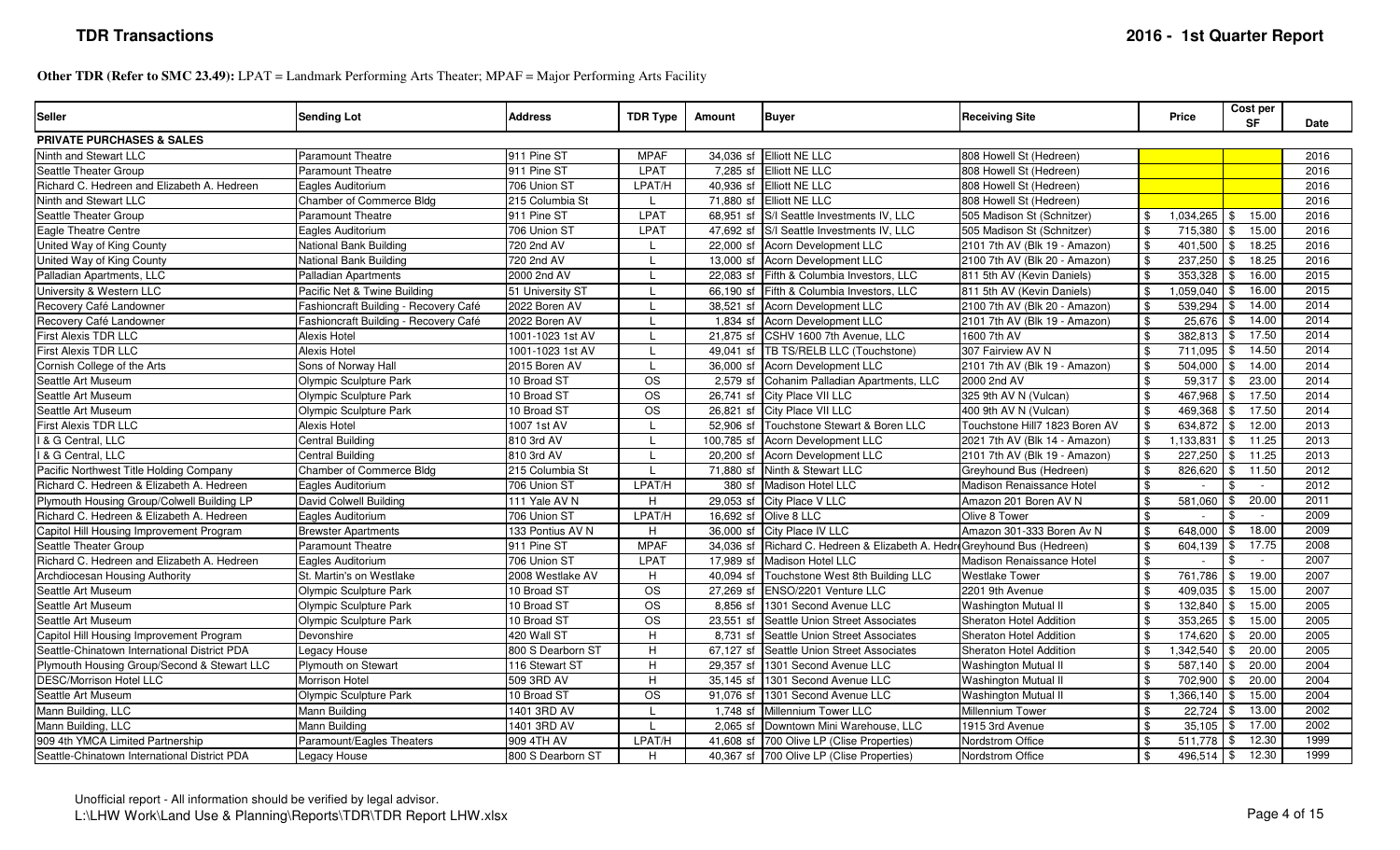# **TDR Transactions 2016 - 1st Quarter Report**

| <b>Seller</b>                            | Sending Lot               | <b>Address</b> | TDR Type | Amount | <b>Buver</b>                                  | <b>Receiving Site</b>      | <b>Price</b> | <b>Cost per</b> | <b>Date</b> |
|------------------------------------------|---------------------------|----------------|----------|--------|-----------------------------------------------|----------------------------|--------------|-----------------|-------------|
| 909 4th YMCA Limited Partnership         | Paramount/Eagles Theaters | 909 4TH AV     | LPAT/H   |        | 77.760 sf Millennium Tower LLC                | Millennium Tower           | 956,448   ֆ  | 12.30           | 1999        |
| <b>Housing Resources Group</b>           | <b>Adams Apartments</b>   | 304 Bell ST    |          |        | 20,700 sf Third & University Ltd. Partnership | <b>Washington Mutual I</b> | ﯩ 166.428 م  | 8.04            | 1987        |
| Housing Resources Group                  | Olive Tower               | 1624 Boren AV  |          |        | 8,790 sf Third & University Ltd. Partnership  | <b>Washington Mutual I</b> | 87,900       | 10.00           | 1987        |
| Capitol Hill Housing Improvement Program | Bremer Apartments         | 2905 1ST AV    |          |        | 27,423 sf Third & University Ltd. Partnership | Washington Mutual I        |              |                 | 1986        |

|                                                  |                                       |                |          |            |                                              |                       |               | Cost per      |            |
|--------------------------------------------------|---------------------------------------|----------------|----------|------------|----------------------------------------------|-----------------------|---------------|---------------|------------|
| TDR PURCHASES BY THE CITY                        | <b>Sending Lot</b>                    | <b>Address</b> | TDR Type | Amount     | Buyer                                        | <b>Receiving Site</b> | Price         | <b>SF</b>     | Ord. Date  |
| <b>Plymouth Housing Group</b>                    | Scargo Hotel                          | 2209 1ST AV    |          | $3,900$ sf | City of Seattle, Ordinance 123355            | <b>TDR Bank</b>       | 58,500        | 15.00         | 7/19/2010  |
| <b>Plymouth Housing Group</b>                    | <b>Haddon Hall Apartments</b>         | 1921 3RD AV    | H        |            | 26,704 sf City of Seattle, Ordinance 122001  | <b>TDR Bank</b>       | 520,728       | 19.50         | 12/12/2005 |
| Seattle-Chinatown International District PDA     | <b>ID Village Square I</b>            | 803 S Lane ST  | H        |            | 32,155 sf City of Seattle, Ordinance 120389  | <b>TDR Bank</b>       | 450,170       | l \$<br>14.00 | 5/29/2001  |
| Capitol Hill Housing Improvement Program (CHHIP  | Devonshire Apartments                 | 420 Wall ST    |          |            | 58,695 sf City of Seattle, Ordinance 120331  | <b>TDR Bank</b>       | 821,730 \$    | 14.00         | 4/16/2001  |
| <b>Plymouth Housing Group</b>                    | <b>Lewiston Hotel</b>                 | 2201 1ST AV    | H        |            | 4,424 sf City of Seattle, Ordinance 120116   | <b>TDR Bank</b>       | $55,300$ \$   | 12.50         | 10/9/2000  |
| Low Income Housing Institute                     | Low Income Housing Institute          | 1922 9TH AV    | H        |            | 1,514 sf City of Seattle, Ordinance 120092   | <b>TDR Bank</b>       | 16,654        | 11.00<br>। ა  | 9/18/2000  |
| <b>Plymouth Housing Group</b>                    | Eagles Auditorium Limited Partnership | 2201 1ST AV    | H        |            | 13,766 sf City of Seattle, Ordinance 120077  | <b>TDR Bank</b>       | 172,075       | 12.50         | 9/5/2000   |
| Archdiocesan Housing Authority                   | Paramount Defined Limited Partnership | 106 BELL ST    |          |            | 24,960 sf City of Seattle, Ordinance 119097  | <b>TDR Bank</b>       | 287,040       | 1.50          | 8/3/1998   |
| Capitol Hill Housing Improvement Program (CHHIP) | <b>Fleming Apartments</b>             | 2321 4TH AV    | H        |            | 33,500 sf City of Seattle, Ordinance 119023  | <b>TDR Bank</b>       | 436,170 \$    | 13.02         | 6/1/1998   |
| Low Income Housing Institute                     | <b>Julie Apartments</b>               | 1922 9TH AV    | H        |            | 28,043 sf City of Seattle, Ordinance 118805  | <b>TDR Bank</b>       | $308,473$ \$  | 11.00         | 11/13/1997 |
| Eagles Auditorium Limited Partnership            | Eagles Auditorium                     | 700 Union ST   | LPAT     |            | 29,003 sf City of Seattle, Ordinance 117600  | <b>TDR Bank</b>       | 383,420       | 13.22         | 4/17/1995  |
| Paramount Defined Limited Partnership            | <b>Paramount Theatre</b>              | 911 Pine ST    | LPAT     |            | 136,144 sf City of Seattle, Ordinance 117501 | <b>TDR Bank</b>       | 1,799,824     | 13.22         | 2/13/1995  |
| Housing Resources Group (HRG)                    | <b>Graham Apartments</b>              | 2020 Terry AV  | H        |            | 9,039 sf City of Seattle, Ordinance 116366   | <b>TDR Bank</b>       | 105,485       | 1.67          | 9/28/1992  |
| Housing Resources Group (HRG)                    | <b>Terry Apartments</b>               | 2020 Terry AV  | H        |            | 59,535 sf City of Seattle, Ordinance 116366  | <b>TDR Bank</b>       | 694,773       | 11.67         | 9/28/1992  |
| Capitol Hill Housing Improvement Program (CHHIP) | <b>Larned Apartments</b>              | 2030 7TH AV    | H        |            | 7,548 sf City of Seattle, Ordinance 116366   | <b>TDR Bank</b>       | 89,972 \$     | 11.92         | 9/28/1992  |
| Capitol Hill Housing Improvement Program (CHHIP) | <b>Bremer Apartments</b>              | 2905 1ST AV    | Н        |            | 2,580 sf City of Seattle, Ordinance 116366   | <b>TDR Bank</b>       | $33,540$ \ \$ | 13.00         | 9/28/1992  |
| Capitol Hill Housing Improvement Program (CHHIP) | John Carney                           | 2911 1ST AV    |          |            | 5,531 sf City of Seattle, Ordinance 116366   | <b>TDR Bank</b>       | 71,903 \$     | 13.00         | 9/28/1992  |

|                        |                    | Ordinance # |                 |        |                                             |                             |              |              | Trans-           |
|------------------------|--------------------|-------------|-----------------|--------|---------------------------------------------|-----------------------------|--------------|--------------|------------------|
|                        |                    | Approving   |                 |        |                                             |                             |              | Cost per     | action or        |
| TDR SALES BY THE CITY  | <b>Sending Lot</b> | Transaction | <b>TDR Type</b> | Amount | <b>Buyer</b>                                | <b>Receiving Site</b>       | <b>Price</b> | SF           | Ord. Date        |
| City of Seattle        | Benaroya Hall      | n/a         | <b>MPAF</b>     |        | 69,070 sf 1918 Eighth LLC                   | 1918 8th Av                 | 243,260,     | 18.00        | 12/14/2007       |
| <b>City of Seattle</b> | Benaroya Hall      | n/a         | <b>MPAF</b>     |        | 20,751 sf Eight Eighteen Stewart LLC        | 818 Stewart St              | 373,518      | 18.00        | 8/10/2007        |
| <b>City of Seattle</b> | Benaroya Hall      | n/a         | <b>MPAF</b>     |        | 35,189 sf Touchstone West 8th Building LLC  | <b>Westlake Tower</b>       | 527,835      | 15.00        | 6/12/2007        |
| <b>City of Seattle</b> | <b>TDR Bank</b>    | 122317      | H.              |        | 58,859 sf Touchstone West 8th Building LLC  | <b>Westlake Tower</b>       | ,177,180     | 20.00        | 12/11/2006       |
| <b>City of Seattle</b> | Benaroya Hall      | n/a         | <b>MPAF</b>     |        | 915 sf 1000 First Ave. Properties LLC       | <b>Madison Tower</b>        | 13,728       | 15.00        | <i>3/30/2006</i> |
| <b>City of Seattle</b> | <b>TDR Bank</b>    | 121896      | H.              |        | 38,390 sf Seattle Union Street Associates   | Sheraton Hotel Addition     | 767,800      | 20.00        | 8/15/2005        |
| <b>City of Seattle</b> | Benaroya Hall      | 121896      | <b>MPAF</b>     |        | 24,075 sf Seattle Union Street Associates   | Sheraton Hotel Addition     | 361,125      | 15.00        | 8/15/2005        |
| <b>City of Seattle</b> | <b>TDR Bank</b>    | 121448      | H.              |        | 68,052 sf 1301 Second Avenue LLC            | <b>Washington Mutual II</b> | .361,040     | 20.00        | 4/19/2004        |
| <b>City of Seattle</b> | Benaroya Hall      | 121448      | <b>MPAF</b>     |        | 9,842 sf 1301 Second Avenue LLC             | <b>Washington Mutual II</b> | 147,630      | 15.00        | 4/19/2004        |
| <b>City of Seattle</b> | <b>TDR Bank</b>    | 119585      | H               |        | 58,460 sf National Office Partners          | <b>IDX Tower</b>            | 757,057      | 12.95<br>\$  | 8/2/1999         |
| <b>City of Seattle</b> | Benaroya Hall      | 119585      | <b>MPAF</b>     |        | 313,158 sf National Office Partners         | <b>IDX Tower</b>            | 4,055,396    | 12.95<br>-\$ | 8/2/1999         |
| City of Seattle        | <b>TDR Bank</b>    | 119098      | <b>LPAT</b>     |        | 119,368 sf 909 4th YMCA Limited Partnership | <b>YMCA Renovation</b>      |              |              | 8/3/1998         |
| <b>City of Seattle</b> | <b>TDR Bank</b>    | 118307      | LPAT            |        | 45,779 sf SLT Realty LP                     | Seattle W Hotel             | $518,218$ \$ | 11.32        | 9/30/1996        |
| <b>City of Seattle</b> | <b>TDR Bank</b>    | 118307      | H               |        | 84,233 sf SLT Realty LP                     | Seattle W Hotel             | $953.518$ \$ | 11.32        | 9/30/1996        |

\* Non-cash sale by City to the YMCA in exchange for public benefits valued at \$12.00/s.f.; YMCA subsequently sold the TDR to commercial developers and used proceeds to renovate the YMCA Building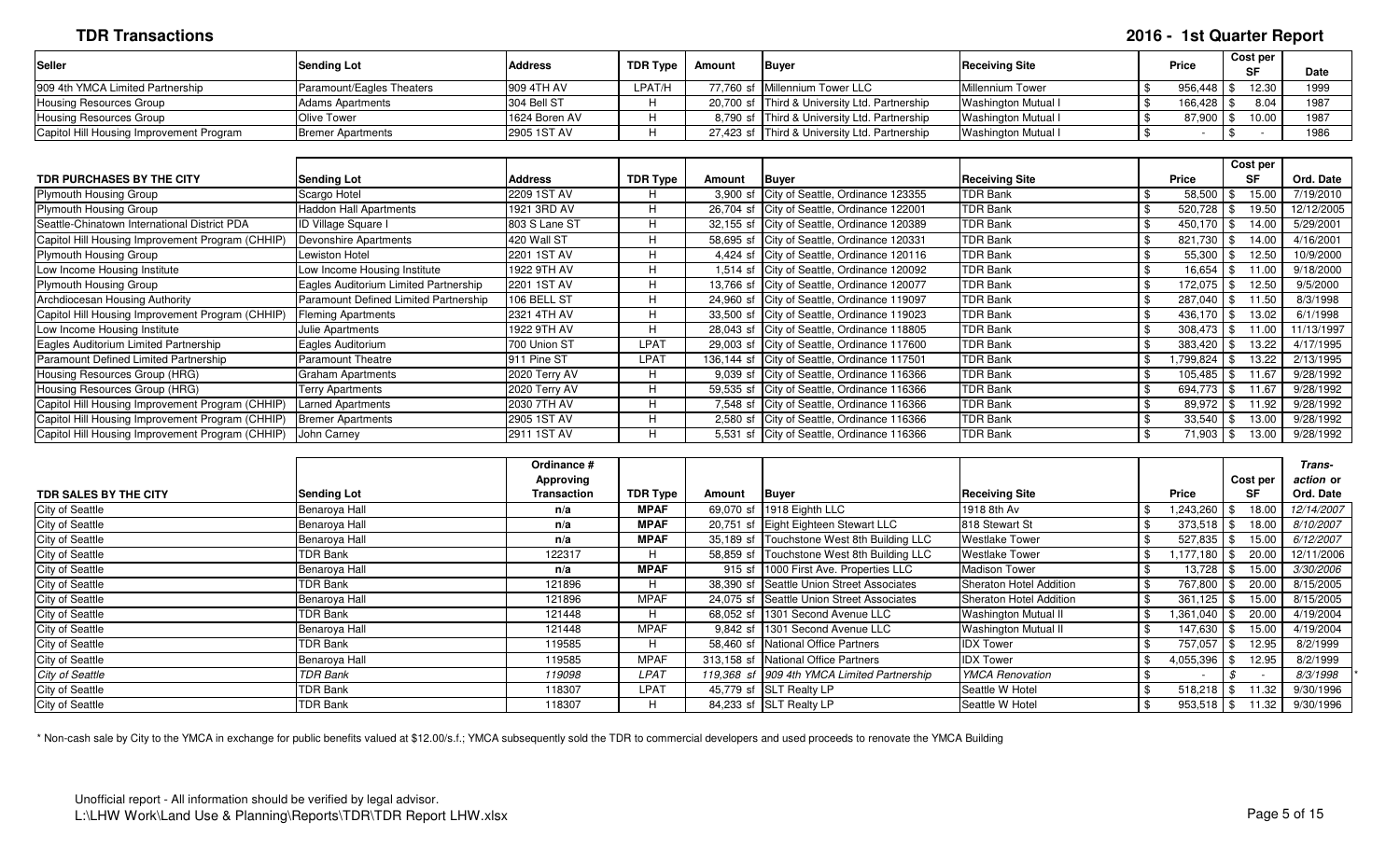| <b>Private Balance</b>   |                 |                        |                    |                                                                            |                                     |                               |                                |                                                                                                                                                                               |              | 2016 - 1st Quarter Report                 |
|--------------------------|-----------------|------------------------|--------------------|----------------------------------------------------------------------------|-------------------------------------|-------------------------------|--------------------------------|-------------------------------------------------------------------------------------------------------------------------------------------------------------------------------|--------------|-------------------------------------------|
|                          |                 |                        |                    |                                                                            | TDR PURCHASES AND SALES             |                               |                                |                                                                                                                                                                               |              | <b>TDR BALANCE (Private)</b>              |
| Sending Lot              | <b>TDR Type</b> | <b>Amount</b><br>Owned | <b>DPD</b><br>Date | <b>TDR Owner (Contact)</b>                                                 | Amount<br>Sold                      | Date of<br><b>Deed</b>        | Recording<br>Number            | <b>TDR Buyer</b>                                                                                                                                                              |              |                                           |
| Paramount Theatre        | <b>MPAF</b>     | 34,036 sf              | 5/8/08             | Seattle Theatre Group                                                      | 34,036 sf                           | 8/20/0                        | 20080820001414                 | Richard C. Hedreen and Elizabeth A. Hedreen                                                                                                                                   |              |                                           |
| Paramount Theatre        | <b>MPAF</b>     | 34,036 st              | 8/20/08            | Richard C. Hedreen and Elizabeth A. Hedreen                                | 34,036 sf                           | 12/21/1                       | 20110920000763                 | Ninth and Stewart LLC                                                                                                                                                         |              |                                           |
| <b>Paramount Theatre</b> | <b>MPAF</b>     | 34,036 st              |                    | 12/21/10 Ninth and Stewart LLC                                             | 34,036 sf                           | 6/4/1                         |                                | 20151119000998 Elliott NE LLC (808 Howell St)                                                                                                                                 |              |                                           |
|                          |                 |                        |                    |                                                                            | 34,036 sf total<br>34,036 sf sold   |                               |                                |                                                                                                                                                                               | <b>TOTAL</b> | $0$ s.f.<br>0 s.f. MPAF TDR               |
|                          |                 |                        |                    |                                                                            |                                     |                               |                                | 20160129001940 S/I Seattle Investments IV, LLC (505 Madison St)                                                                                                               |              |                                           |
| Eagles Auditorium        | LPAT            | 83,844 sf              |                    | 10/27/15 Eagle Theatre Centre<br>Steve Wood, Attorney @ Century Pacific LP | 47,692 sf                           | 1/29/16                       |                                |                                                                                                                                                                               |              |                                           |
|                          |                 |                        |                    |                                                                            | 83,844 sf total<br>47,692 sf sold   |                               |                                |                                                                                                                                                                               |              | 36,152 s.f.                               |
| <b>Paramount Theatre</b> | LPAT            | 136,144 sf             |                    | 3/19/15 Seattle Theatre Group<br>Steve Wood, Attorney @ Century Pacific LP | 7,285 sf<br>68,951 sf               | 1/7/16<br>1/29/16             |                                | 20160107000352 Elliott NE LLC (808 Howell St)<br>20160129001941 S/I Seattle Investments IV, LLC (505 Madison St)                                                              |              |                                           |
|                          |                 |                        |                    |                                                                            | 136,144 sf total<br>76,236 sf sold  |                               |                                |                                                                                                                                                                               |              | 59,908 s.f.<br>TOTAL 96,060 s.f. LPAT TDR |
|                          |                 |                        |                    |                                                                            |                                     |                               |                                |                                                                                                                                                                               |              |                                           |
| Eagles Auditorium        | LPAT/H          | 105,000 sf             |                    | 4/29/94 Eagles Auditorium Limited Partnership                              | 75,997 sf                           | 5/3/94                        |                                | 19940504001039 Washington State Trade & Convention Center                                                                                                                     |              |                                           |
|                          |                 |                        |                    |                                                                            | 29,003 sf                           | 6/29/95                       | 19950629001499 City of Seattle |                                                                                                                                                                               |              |                                           |
| Eagles Auditorium        | LPAT/H          | 75,997 sf              |                    | 5/3/94 Washington State Trade & Convention Center                          | 75,997 sf                           | 7/19/99                       |                                | 20000731000999 Richard C. Hedreen and Elizabeth A. Hedreen                                                                                                                    |              |                                           |
| Eagles Auditorium        | LPAT/H          | 75,997 sf              |                    | 7/19/99 Richard C. Hedreen and Elizabeth A. Hedreen                        | 16,692 sf                           | 2/6/09                        | 20090210000326 Olive 8 LLC     |                                                                                                                                                                               |              |                                           |
|                          |                 |                        |                    |                                                                            | 17,989 sf<br>380 sf<br>40,936 sf    | 12/10/0<br>3/13/12<br>1/19/10 |                                | 20071217001478 Madison Hotel LLC (Renaissance Seattle Hotel)<br>20120417001355 Madison Hotel LLC (Renaissance Seattle Hotel)<br>20160122000430 Elliott NE LLC (808 Howell St) |              |                                           |
|                          |                 |                        |                    |                                                                            |                                     |                               |                                |                                                                                                                                                                               |              |                                           |
| Eagles Auditorium        | LPAT/H          | 29,003 sf              |                    | 12/1/98 YMCA of Greater Seattle and 909 4th YMCA Ltd Partnership           | 29,003 sf                           | 12/9/99                       |                                | 19991209001413 700 Olive L.P. (Nordstrom/Clise)                                                                                                                               |              |                                           |
|                          |                 |                        |                    |                                                                            | 105,000 sf total<br>105,000 sf sold |                               |                                |                                                                                                                                                                               |              | $0$ s.f.                                  |

Paramount Theatre **LPAT/H** 136,144 sf 2/2/95 Paramount Defined Limited Partnership (Ida Cole) 136,144 sf 3/29/95 <sup>19950331001041</sup> City of Seattle Paramount Theatre **LEAT/H** 136,144 sf 3/29/95 City of Seattle 45,779 sf | 6/11/97 | 19970612000745 SLT Realty Limited Partnership (W Hotel)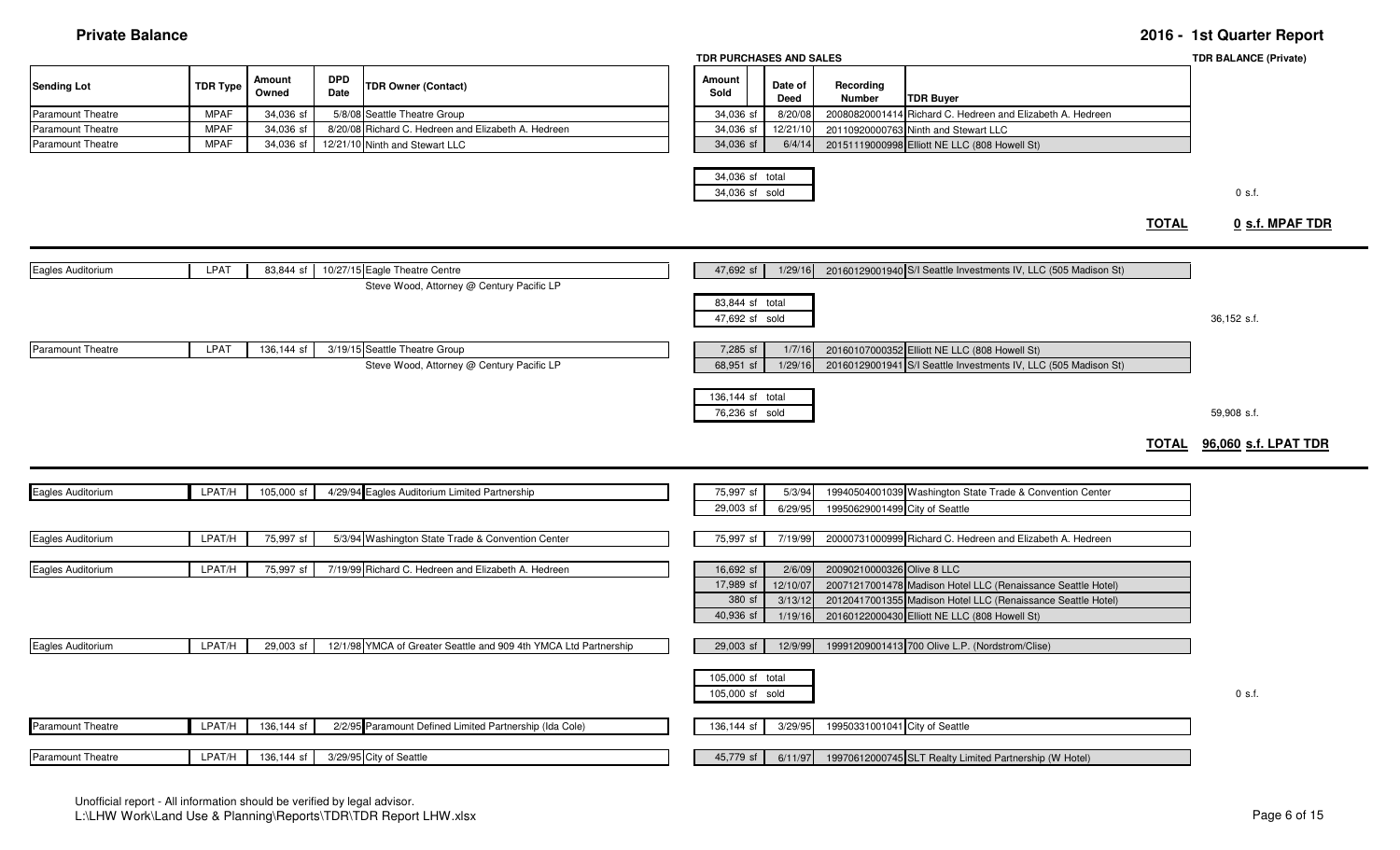### **Private Balance 2016 - 1st Quarter Report**

|                        |                 |                 |                    |                                                              | TDR PURCHASES AND SALES             |                    |                     |                                                                                                           |              | <b>TDR BALANCE (Private)</b>    |
|------------------------|-----------------|-----------------|--------------------|--------------------------------------------------------------|-------------------------------------|--------------------|---------------------|-----------------------------------------------------------------------------------------------------------|--------------|---------------------------------|
| Sending Lot            | <b>TDR Type</b> | Amount<br>Owned | <b>DPD</b><br>Date | <b>TDR Owner (Contact)</b>                                   | Amount<br>Sold                      | Date of<br>Deed    | Recording<br>Number | <b>TDR Buyer</b>                                                                                          |              |                                 |
|                        |                 |                 |                    |                                                              | 90,365 sf                           | 12/1/98            |                     | 19981204000336 Young Men's Christian Association of Greater Seattle                                       |              |                                 |
| Paramount Theatre      | LPAT/H          | 90,365 sf       |                    | 12/1/98 Young Men's Christian Association of Greater Seattle | 77,760 sf                           | 4/23/99            |                     | 19990513001074 Millenium Tower LLC                                                                        |              |                                 |
|                        |                 |                 |                    |                                                              | 12,605 sf                           | 12/9/99            |                     | 19991209001413 700 Olive L.P. (Nordstrom/Clise)                                                           |              |                                 |
|                        |                 |                 |                    |                                                              | 136,144 sf total<br>136,144 sf sold |                    |                     |                                                                                                           |              | $0$ s.f.                        |
|                        |                 |                 |                    |                                                              |                                     |                    |                     |                                                                                                           | <b>TOTAL</b> | 0 s.f. LPAT/Hsg TDR             |
| Olympic Sculpture Park | <b>OS</b>       | 272,025 sf      |                    | 6/20/02 Seattle Art Museum                                   | 91,076 sf                           | 8/17/04            |                     | 20040817003429 1301 Second Avenue, LLC (Washington Mutual II)                                             |              |                                 |
|                        |                 |                 |                    | Chief Financial Officer 654-3150                             | 23,551 sf                           | 10/28/0            |                     | 20051104002310 Seattle Union Street Associates (Sheraton Hotel)                                           |              |                                 |
|                        |                 |                 |                    |                                                              | 8,856 sf                            | 11/8/05            |                     | 20051205001920 1301 Second Avenue, LLC (Washington Mutual II)                                             |              |                                 |
|                        |                 |                 |                    |                                                              | 27,269 sf                           | 2/27/07            |                     | 20070301001362 ENSO/2001 Venture LLC (Vulcan @ 2201 9th AV)                                               |              |                                 |
|                        |                 |                 |                    |                                                              | 26,741 sf                           | 1/22/1             |                     | 20140122001775 City Place VIII LLC (Vulcan @ 325 9th AV N)                                                |              | <b>SOUTH LAKE UNION</b>         |
|                        |                 |                 |                    |                                                              | 26,821 sf                           | 1/22/1             |                     | 20140122001831 City Place VII LLC (Vulcan @ 400 9th AV N)                                                 |              | <b>SOUTH LAKE UNION</b>         |
|                        |                 |                 |                    |                                                              | 2,579 sf                            | 2/13/14            |                     | 20140213000632 Cohanim Palladian Apartments, LLC (2000 2nd AV)                                            |              |                                 |
| Olympic Sculpture Park | <b>OS</b>       | 524 sf          |                    | 10/28/05 Sheraton Hotel (Seattle Union Street Associates)    |                                     |                    |                     |                                                                                                           |              | 524 s.f. SUSA                   |
|                        |                 |                 |                    |                                                              | 272,025 sf total<br>206,893 sf sold |                    |                     |                                                                                                           |              | 65,132 s.f. SAM                 |
|                        |                 |                 |                    |                                                              |                                     |                    |                     |                                                                                                           |              | <b>TOTAL</b> 65,132 s.f. OS TDR |
| Alexis Hotel           |                 | 133,185 sf      |                    | 5/12/08 First Alexis Hotel, L P                              | 133,185 sf                          | 6/7/11             |                     | 20110608001013 First Alexis TDR, LLC                                                                      |              |                                 |
|                        |                 |                 |                    |                                                              |                                     |                    |                     |                                                                                                           |              |                                 |
|                        |                 |                 |                    |                                                              | 133,185 sf total<br>133,185 sf sold |                    |                     |                                                                                                           |              | $0$ s.f.                        |
| Alexis Hotel           |                 | 133,185 sf      |                    | 6/7/11 First Alexis TDR, LLC                                 | 52,906 sf                           | 9/24/13            |                     | 20130927001125 Touchstone Stewart & Boren LLC (1823 Boren AV)                                             |              |                                 |
|                        |                 |                 |                    |                                                              | 21,875 sf<br>49,041 sf              | 6/11/14<br>7/18/14 |                     | 20140805001416 CSHV 1600 7th Avenue, LLC<br>20140718001389 TB TS/RELP LLC (307 Fairview AV N, Touchstone) |              | <b>SOUTH LAKE UNION</b>         |
|                        |                 |                 |                    |                                                              | 133,185 sf total<br>123,822 sf sold |                    |                     |                                                                                                           |              | $9,363$ s.f.                    |
| Central Building       |                 | 120,985 sf      |                    | 11/24/09   & G Central, LLC                                  | 100,785 sf                          | 5/15/13            |                     | 20130515001657 Acorn Development LLC (Amazon - Block 14)                                                  |              |                                 |
|                        |                 |                 |                    |                                                              | $20,200$ sf                         | 5/15/13            |                     | 20130515001658 Acorn Development LLC (Amazon - Block 19)                                                  |              |                                 |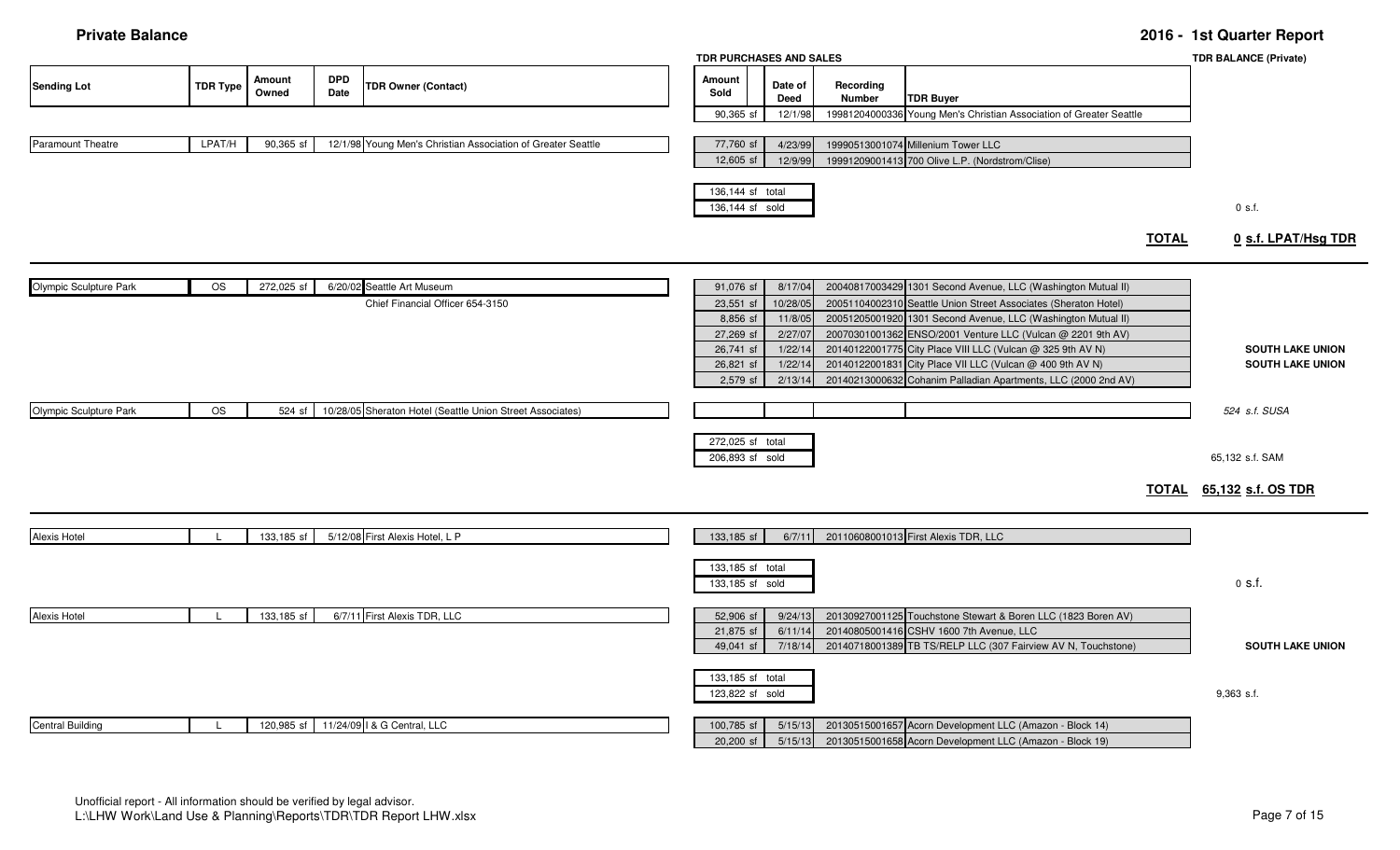### **Private Balance 2016 - 1st Quarter Report**

|                                                              |                 |                        |                    |                                                                                                     |                                     | TDR PURCHASES AND SALES           |                     |                                                                                                                                  | <b>TDR BALANCE (Private)</b> |
|--------------------------------------------------------------|-----------------|------------------------|--------------------|-----------------------------------------------------------------------------------------------------|-------------------------------------|-----------------------------------|---------------------|----------------------------------------------------------------------------------------------------------------------------------|------------------------------|
| <b>Sending Lot</b>                                           | <b>TDR Type</b> | <b>Amount</b><br>Owned | <b>DPD</b><br>Date | <b>TDR Owner (Contact)</b>                                                                          | Amount<br>Sold                      | Date of<br><b>Deed</b>            | Recording<br>Number | <b>TDR Buyer</b>                                                                                                                 |                              |
|                                                              |                 |                        |                    |                                                                                                     | 120,985 sf total<br>120,985 sf sold |                                   |                     |                                                                                                                                  | $0$ s.f.                     |
| Chamber of Commerce Building<br>Chamber of Commerce Building |                 | 71,880 sf<br>71,880 sf |                    | 5/31/12 Pacific NW Title Holding Company<br>9/10/12 Ninth and Stewart LLC (Hedreen - Greyhound Bus) | 71,880 sf<br>71,880 sf              | 9/10/12<br>1/15/16                |                     | 20120912001362 Ninth and Stewart LLC (Hedreen - Greyhound Bus)<br>20160122000413 Elliott NE LLC (Hedreen - 808 Howell St)        |                              |
|                                                              |                 |                        |                    |                                                                                                     |                                     | 71,880 sf total<br>71,880 sf sold |                     |                                                                                                                                  | $0$ s.f.                     |
| Fashioncraft Building - Recovery Ca                          | $\mathsf{L}$    | 40,355 sf              |                    | 4/17/14 Recovery Café Landowner                                                                     | 1,834 sf<br>38,521 sf               | 10/10/14<br>10/10/14              |                     | 20141015001071 Acorn Development LLC (Amazon - Block 19)<br>20141015001070 Acorn Development LLC (Amazon - Block 20)             |                              |
|                                                              |                 |                        |                    |                                                                                                     |                                     | 40,355 sf total<br>40,355 sf sold |                     |                                                                                                                                  | 0 s.f.                       |
| <b>Fischer Studio Building</b>                               | -L              | 19,454 sf              |                    | 6/14/13 Association of Apartment Owners for Fischer Studio Building, A Condominium<br>Megan Kruse   |                                     |                                   |                     |                                                                                                                                  |                              |
|                                                              |                 |                        |                    |                                                                                                     |                                     | 19,454 sf total<br>0 sf sold      |                     |                                                                                                                                  | 19,454 S.f.                  |
| Mann Building                                                | $\blacksquare$  |                        |                    | 76,902 sf 11/16/98 Mann Building LLC (Rick Yoder)                                                   | $2,065$ sf<br>1,748 sf              | 5/29/02<br>6/26/02                |                     | 20020531000523 Downtown Mini Warehouse, LLC (1915 3rd Avenue)<br>20020702000208 Millenium Tower (Millenium Tower LLC-Greg Smith) |                              |
|                                                              |                 |                        |                    |                                                                                                     |                                     | 76,902 sf total<br>3,813 sf sold  |                     |                                                                                                                                  | 73,089 s.f.                  |
| National Bank Building                                       | $\blacksquare$  | 69,600 sf              |                    | 4/3/14 United Way of King County (David Brown, Facilities Manager)                                  | 22,000 sf<br>13,000 sf              | 11/25/15<br>11/25/15              |                     | 20151221001195 Acorn Development LLC (2101 7th AV)<br>20151221001194 Acorn Development LLC (2100 7th AV)                         |                              |
|                                                              |                 |                        |                    |                                                                                                     |                                     | 69,600 sf total<br>35,000 sf sold |                     |                                                                                                                                  | 34,600 s.f.                  |
| Pacific Net & Twine Building                                 | $\mathbf{I}$    | 75,332 sf              |                    | 8/21/14 University & Western LLC                                                                    | 66,190 sf                           | 1/7/15                            |                     | 20150108001500 Fifth & Columbia Investors, LLC                                                                                   |                              |
|                                                              |                 |                        |                    |                                                                                                     | 66,190 sf sold                      | 75,332 sf total                   |                     |                                                                                                                                  | 9,142 s.f.                   |
| Palladian Apartments                                         |                 | 22,083 sf              |                    | 11/26/13 Cohanim Palladium Apartments LLC                                                           | 22,083 sf                           | 1/9/15                            |                     | 20150109000729 Fifth & Columbia Investors, LLC                                                                                   |                              |
|                                                              |                 |                        |                    |                                                                                                     |                                     | 22,083 sf total<br>22,083 sf sold |                     |                                                                                                                                  | 0 s.f.                       |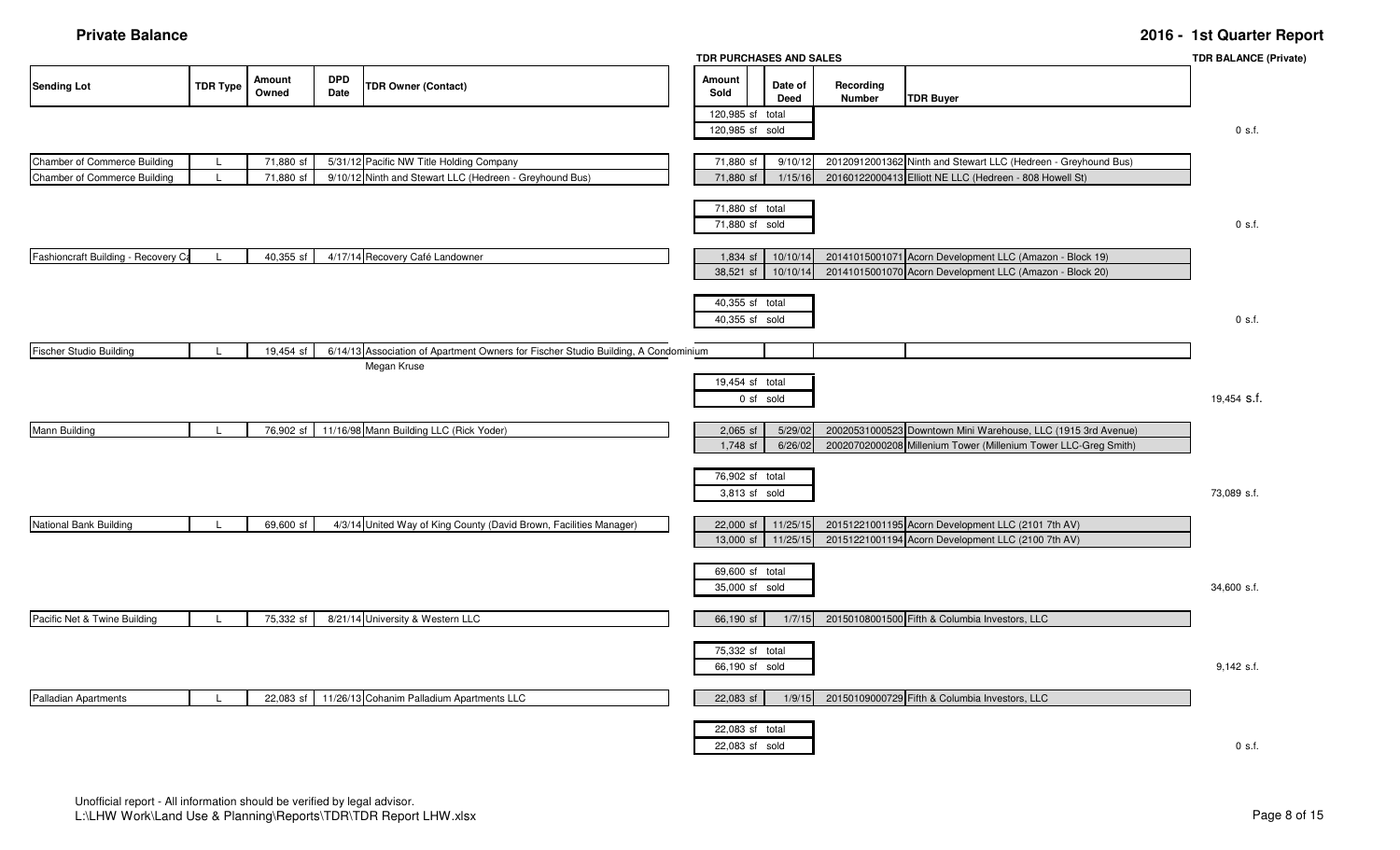|                            |                 |                 |                    |                                                                                                  | TDR PURCHASES AND SALES           |                 |                                |                                                                 | <b>TDR BALANCE (Private)</b>    |
|----------------------------|-----------------|-----------------|--------------------|--------------------------------------------------------------------------------------------------|-----------------------------------|-----------------|--------------------------------|-----------------------------------------------------------------|---------------------------------|
| <b>Sending Lot</b>         | <b>TDR Type</b> | Amount<br>Owned | <b>DPD</b><br>Date | <b>TDR Owner (Contact)</b>                                                                       | Amount<br>Sold                    | Date of<br>Deed | Recording<br>Number            | <b>TDR Buyer</b>                                                |                                 |
| Seattle Labor Temple       | -L              | 5,999 sf        |                    | 6/13/12 Seattle Labor Temple Association                                                         | sf                                |                 |                                |                                                                 |                                 |
|                            |                 |                 |                    | John Masterjohn, Building Manager                                                                |                                   |                 |                                |                                                                 |                                 |
|                            |                 |                 |                    | 206 441 7582                                                                                     | 5,999 sf total                    | 0 sf sold       |                                |                                                                 | 5,999 s.f.                      |
| Seattle National Bank      |                 | 69,600 sf       |                    | 4/3/14 United Way of King County                                                                 | sf                                |                 |                                |                                                                 |                                 |
|                            |                 |                 |                    | David Brown, Facilities Manager                                                                  |                                   |                 |                                |                                                                 |                                 |
|                            |                 |                 |                    | dbrown@uwkc.org                                                                                  | 69,600 sf total                   |                 |                                |                                                                 |                                 |
|                            |                 |                 |                    | 206 461 5019                                                                                     |                                   | 0 sf sold       |                                |                                                                 | 69,600 s.f.                     |
| Sons of Norway Hall        |                 | 36,000 sf       |                    | 6/5/13 Cornish College of the Arts                                                               | 36,000 sf                         | 4/18/14         |                                | 20140501001038 Acorn Development LLC (Amazon - Block 19)        |                                 |
|                            |                 |                 |                    |                                                                                                  | 36,000 sf total<br>36,000 sf sold |                 |                                |                                                                 | $0$ s.f.                        |
|                            |                 |                 |                    | LANDMARK TDR - CONTACT FOR CITY OF SEATTLE: SARAH SODT (DON LANDMARKS PRESERVATION) 206-615-1786 |                                   |                 |                                |                                                                 | <b>TOTAL 221,247 s.f. L TDR</b> |
| <b>Adams Apartments</b>    | H               | 22,407 sf       |                    | 5/9/86 Bellwether Housing (Sarah Lewontin)                                                       | 20,700 sf                         | 1/23/87         |                                | WA Mutual I (Third & University Limited Partnership)            |                                 |
|                            |                 |                 |                    |                                                                                                  | 22,407 sf total<br>20,700 sf sold |                 |                                |                                                                 | 1,707 s.f. Bellwether           |
| <b>Bremer Apartments</b>   | H               | 30,003 sf       |                    | 2/1/93 Capitol Hill Housing (Chris Persons)                                                      | 27,423 sf<br>2,580 sf             | 1/4/94          | 19970501001845 City of Seattle | WA Mutual I (Third & University Limited Partnership)            |                                 |
|                            |                 |                 |                    |                                                                                                  | 30,003 sf total<br>30,003 sf sold |                 |                                |                                                                 | $0$ s.f.                        |
| <b>Brewster Apartments</b> | H               | 36,000 sf       |                    | 10/22/08 Capitol Hill Housing (Chris Persons)                                                    | 36,000 sf                         | 3/27/09         |                                | 20090327001119 Amazon-Vulcan (City Place IV LLC)                | <b>SOUTH LAKE UNION</b>         |
| <b>SOUTH LAKE UNION</b>    |                 |                 |                    |                                                                                                  |                                   |                 |                                |                                                                 |                                 |
|                            |                 |                 |                    |                                                                                                  | 36,000 sf total<br>36,000 sf sold |                 |                                |                                                                 | $0$ s.f.                        |
| David Colwell Building     | H               | 79,670 sf       |                    | 11/23/10 Colwell Building Limited Partnership (Paul Lambros)                                     | 29,053 sf                         | 2/18/11         |                                | 20110222001633 Amazon-Vulcan (City Place V LLC)                 | <b>SOUTH LAKE UNION</b>         |
| <b>SOUTH LAKE UNION</b>    |                 |                 |                    |                                                                                                  |                                   |                 |                                |                                                                 |                                 |
|                            |                 |                 |                    |                                                                                                  | 79,670 sf total<br>29,053 sf sold |                 |                                |                                                                 | 50,617 s.f PHG                  |
| Devonshire Apartments      | H               | 67,426 sf       |                    | 3/2/01 Capitol Hill Housing (Chris Persons)                                                      | 58,695 sf                         | 7/19/01         | 20010725001575 City of Seattle |                                                                 |                                 |
|                            |                 |                 |                    |                                                                                                  | 8,731 sf                          | 11/3/05         |                                | 20051104002307 Sheraton Hotel (Seattle Union Street Associates) |                                 |
| Devonshire Apartments      | H               | 776 sf          |                    | 11/3/05 Sheraton Hotel (Seattle Union Street Associates)                                         | 0 <sub>sf</sub>                   |                 |                                |                                                                 | 776 s.f. SUSA                   |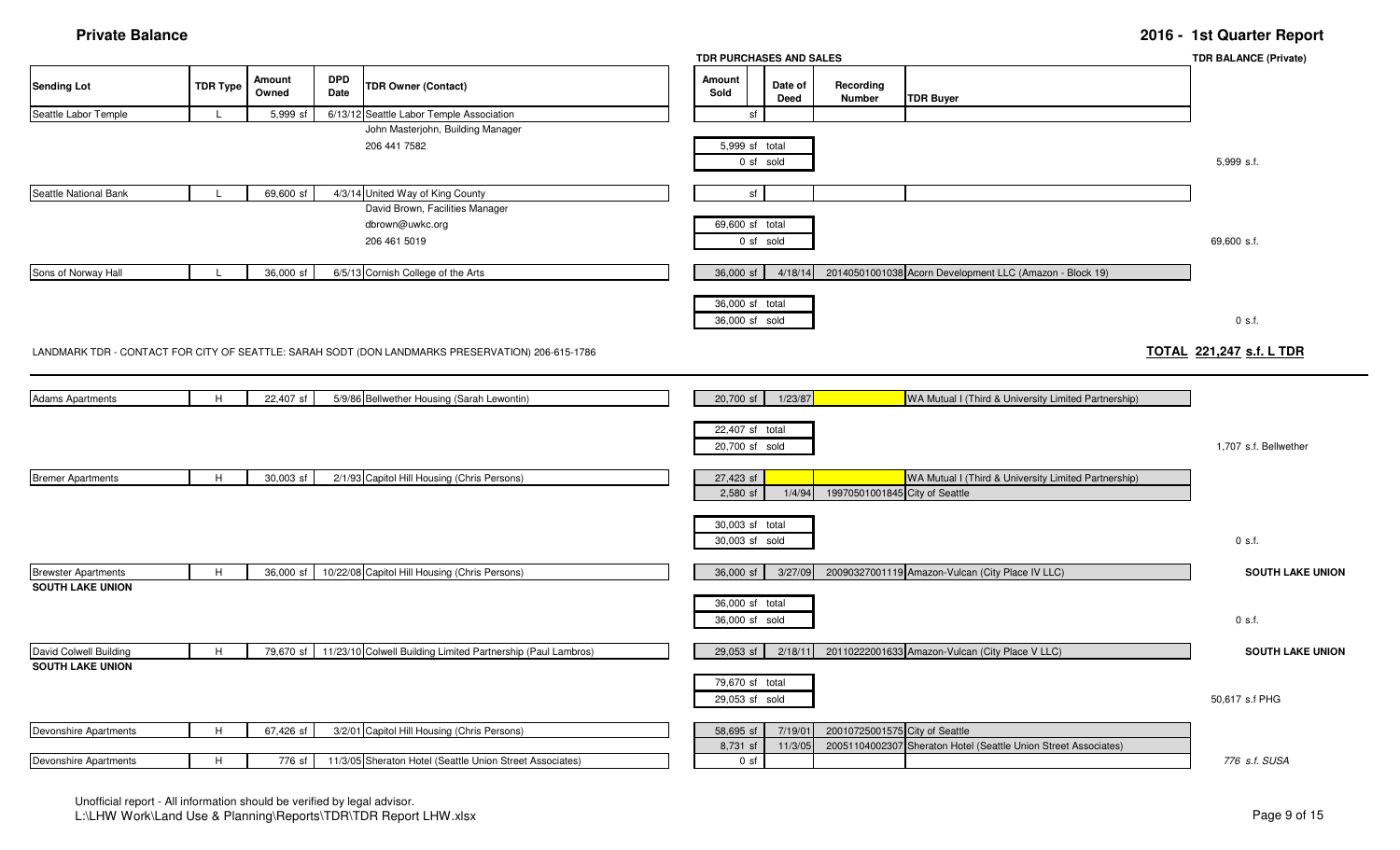|                           |                 |                        |                    |                                                        |                                     | TDR PURCHASES AND SALES         |                                                                  |                                                                                                                                                                | <b>TDR BALANCE (Private)</b> |
|---------------------------|-----------------|------------------------|--------------------|--------------------------------------------------------|-------------------------------------|---------------------------------|------------------------------------------------------------------|----------------------------------------------------------------------------------------------------------------------------------------------------------------|------------------------------|
| <b>Sending Lot</b>        | <b>TDR Type</b> | <b>Amount</b><br>Owned | <b>DPD</b><br>Date | <b>TDR Owner (Contact)</b>                             | Amount<br>Sold                      | Date of<br>Deed                 | Recording<br>Number                                              | <b>TDR Buyer</b>                                                                                                                                               |                              |
|                           |                 |                        |                    |                                                        | 67,426 sf total<br>67,426 sf sold   |                                 |                                                                  |                                                                                                                                                                | $0$ s.f.                     |
| Dorothy Day House         | H               | 24,960 sf              |                    | 10/27/97 Catholic Housing Services (John Hickman)      | 24,960 sf                           | 10/16/98                        | 19981029001554 City of Seattle                                   |                                                                                                                                                                |                              |
|                           |                 |                        |                    |                                                        | 24,960 sf total<br>24,960 sf sold   |                                 |                                                                  |                                                                                                                                                                | $0$ s.f.                     |
| <b>Fleming Apartments</b> | H               | 33,500 sf              |                    | 12/2/98 Capitol Hill Housing (Chris Persons)           | 33,500 sf                           | 12/11/98                        | 19981224001598 City of Seattle                                   |                                                                                                                                                                |                              |
|                           |                 |                        |                    |                                                        | 33,500 sf total<br>33,500 sf sold   |                                 |                                                                  |                                                                                                                                                                | $0$ s.f.                     |
| Graham/Terry Apts         | H               | 73,491 sf              |                    | 1/15/91 Bellwether Housing (Sarah Lewontin)            | 9,039 sf<br>59,535 sf               | 12/23/92<br>12/23/92            | 19921224001229 City of Seattle<br>19921224001228 City of Seattle |                                                                                                                                                                |                              |
|                           |                 |                        |                    |                                                        | 73,491 sf total<br>68,574 sf sold   |                                 |                                                                  |                                                                                                                                                                | 4,917 s.f. Bellwether        |
| Haddon Hall Apartments    | H               | 26,704 sf              |                    | 11/1/05 Plymouth Housing Group (Paul Lambros)          | 26,704 sf                           | 3/9/06                          | 20060411002328 City of Seattle                                   |                                                                                                                                                                |                              |
|                           |                 |                        |                    |                                                        | 26,704 sf total<br>26,704 sf sold   |                                 |                                                                  |                                                                                                                                                                | $0$ s.f.                     |
| Legacy House              | H               | 139,649 sf             |                    | 12/23/99 Seattle Chinatown ID PDA (Maiko Winkler-Chin) | 40,367 sf<br>32,155 sf<br>67,127 sf | 12/29/99<br>8/28/01<br>11/1/05  |                                                                  | 19991230001490 Nordstrom/Clise 7th & Olive (700 Olive LP)<br>20010830000899 City of Seattle<br>20051104002311 Sheraton Hotel (Seattle Union Street Associates) |                              |
|                           |                 |                        |                    |                                                        | 139,649 sf total<br>139,649 sf sold |                                 |                                                                  |                                                                                                                                                                | $0$ s.f.                     |
| John Carney               | H               | 5,531 sf               |                    | 2/1/93 Capitol Hill Housing (Chris Persons)            | 5,531 sf                            | 5/21/93                         | 19970501001844 City of Seattle                                   |                                                                                                                                                                |                              |
|                           |                 |                        |                    |                                                        |                                     | 5,531 sf total<br>5,531 sf sold |                                                                  |                                                                                                                                                                | $0$ s.f.                     |
| Julie Apartments          | H               | 29,557 sf              |                    | 8/4/00 Low Income Housing Institute (Sharon Lee)       | 29,557 sf                           | 7/16/02                         | 20020730000189 City of Seattle                                   |                                                                                                                                                                |                              |
|                           |                 |                        |                    |                                                        | 29,557 sf total<br>29,557 sf sold   |                                 |                                                                  |                                                                                                                                                                | 0 s.f.                       |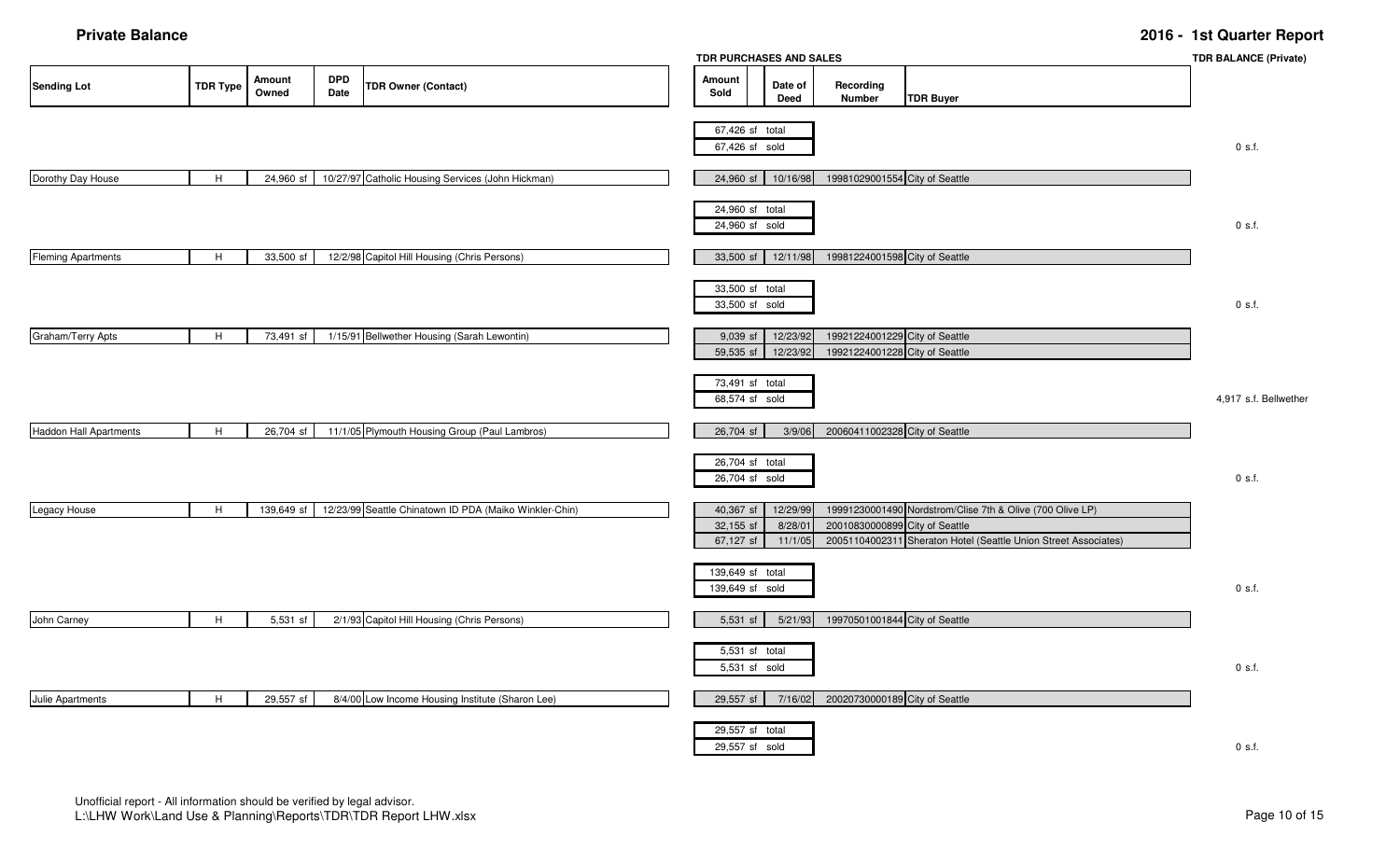|                          |                 |                 |                    |                                                          | TDR PURCHASES AND SALES           |                 |                                |                                                                  |                    | <b>TDR BALANCE (Private)</b>                                        |
|--------------------------|-----------------|-----------------|--------------------|----------------------------------------------------------|-----------------------------------|-----------------|--------------------------------|------------------------------------------------------------------|--------------------|---------------------------------------------------------------------|
| <b>Sending Lot</b>       | <b>TDR Type</b> | Amount<br>Owned | <b>DPD</b><br>Date | <b>TDR Owner (Contact)</b>                               | Amount<br>Sold                    | Date of<br>Deed | Recording<br>Number            | <b>TDR Buyer</b>                                                 |                    |                                                                     |
| <b>Larned Apartments</b> | H               | 7,548 sf        |                    | 3/4/91 Capitol Hill Housing (Chris Persons)              | 7,548 sf                          | 4/30/97         | 19970527001325 City of Seattle |                                                                  |                    |                                                                     |
|                          |                 |                 |                    |                                                          | 7,548 sf total<br>7,548 sf sold   |                 |                                |                                                                  |                    | $0$ s.f.                                                            |
| <b>Lewiston Hotel</b>    | H               | 18,190 sf       |                    | 12/27/99 Plymouth Housing Group (Paul Lambros)           | 18,190 sf                         | 11/27/00        | 20001129000390 City of Seattle |                                                                  |                    |                                                                     |
|                          |                 |                 |                    |                                                          | 18,190 sf total<br>18,190 sf sold |                 |                                |                                                                  |                    | $0$ s.f.                                                            |
| Olive Tower              | H               | 10,377 sf       |                    | 9/9/86 Bellwether Housing (Sarah Lewontin)               | 8,790 sf                          | 1/23/87         |                                | WA Mutual I (Third & University Limited Partnership)             |                    |                                                                     |
|                          |                 |                 |                    |                                                          | 10,377 sf total<br>8,790 sf sold  |                 |                                |                                                                  |                    | 1,587 s.f. Bellwether                                               |
| Morrison Hotel           | H               | 38,752 sf       |                    | 11/7/03 Downtown Emergency Services Center (Bill Hobson) | 35,145 sf                         | 8/16/04         |                                | 20040817003434 Washington Mutual II (1301 Second Avenue, LLC)    |                    |                                                                     |
|                          |                 |                 |                    |                                                          | 38,752 sf total<br>35,145 sf sold |                 |                                |                                                                  |                    | 3,607 s.f. DESC                                                     |
| Plymouth on Stewart      | H               | 29,357 sf       |                    | 4/9/04 Plymouth Housing Group (Paul Lambros)             | 29,357 sf                         | 8/13/04         |                                | 20040817001280 Washington Mutual II (1301 Second Avenue, LLC)    |                    |                                                                     |
|                          |                 |                 |                    |                                                          | 29,357 sf total<br>29,357 sf sold |                 |                                |                                                                  |                    | $0$ s.f.                                                            |
| Scargo Hotel             | H               | 3,900 sf        |                    | 3/10/10 Plymouth Housing Group (Paul Lambros)            | 3,900 sf                          | 9/7/10          | 20100910000146 City of Seattle |                                                                  |                    |                                                                     |
|                          |                 |                 |                    |                                                          | 3,900 sf total<br>3,900 sf sold   |                 |                                |                                                                  |                    | $0$ s.f.                                                            |
| St. Martin on Westlake   | H               | 40,094 sf       |                    | 10/8/09 Catholic Housing Services (John Hickman)         | 40,094 sf                         | 6/8/07          |                                | 20070608002750 Westlake Tower (Touchstone West 8th Building LLC) |                    |                                                                     |
|                          |                 |                 |                    |                                                          | 40,094 sf total<br>40,094 sf sold |                 |                                |                                                                  |                    | $0$ s.f.                                                            |
|                          |                 |                 |                    |                                                          |                                   |                 |                                |                                                                  | <b>Total H TDR</b> | 63,211 s.f.<br>12,594 s.f. Downtown<br>50,617 s.f. South Lake Union |
| Melrose Market           | <b>PP</b>       | 38,544 sf       |                    | 8/20/08 Melrose Project LLC (Scott Shapiro 206-999-5088) | sf                                |                 |                                |                                                                  |                    |                                                                     |

) sf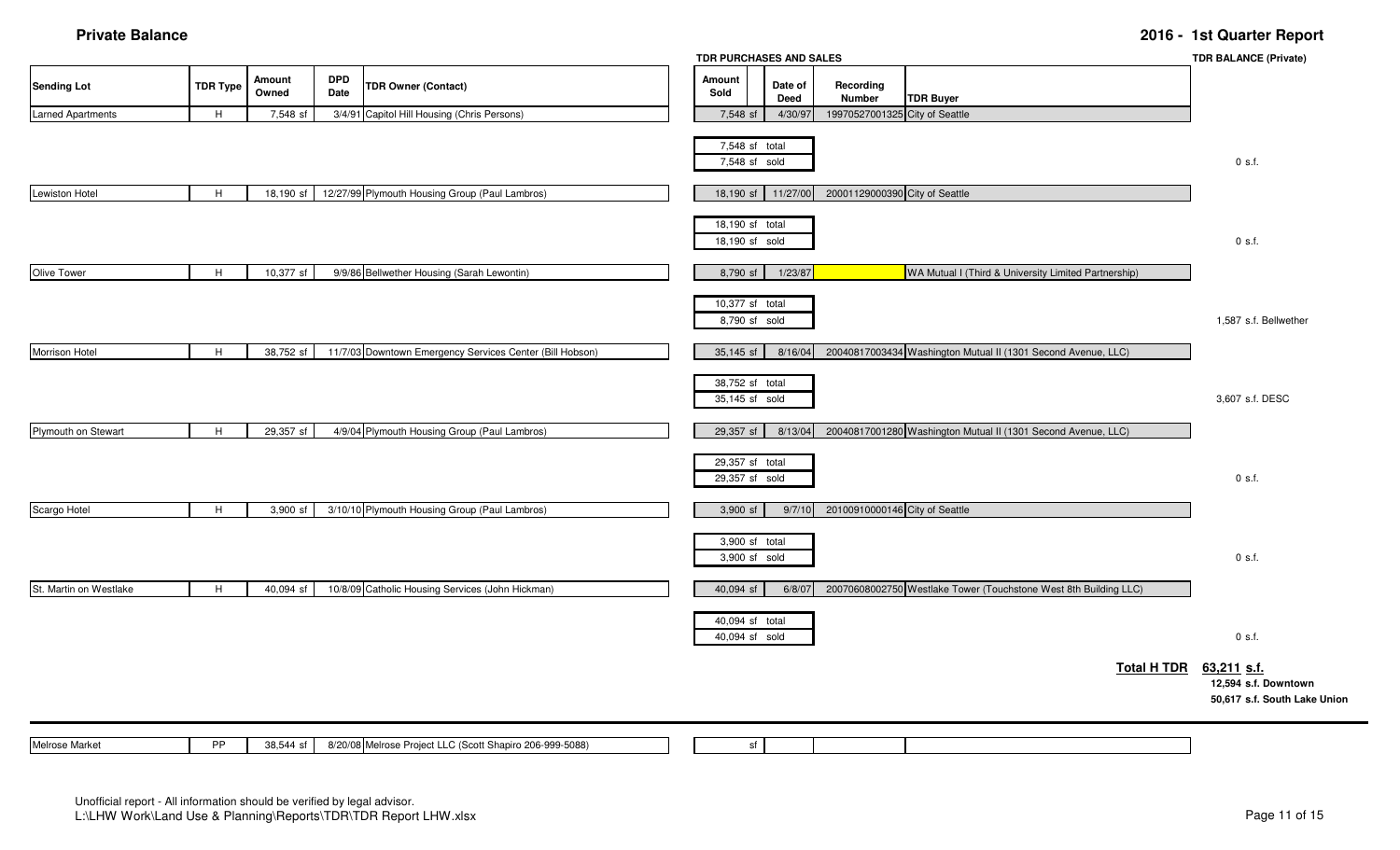|                    |          |                 |             |                            | TDR PURCHASES AND SALES |                 |                            |                  | <b>TDR BALANCE (Private)</b> |
|--------------------|----------|-----------------|-------------|----------------------------|-------------------------|-----------------|----------------------------|------------------|------------------------------|
| <b>Sending Lot</b> | TDR Type | Amount<br>Owned | DPD<br>Date | <b>TDR Owner (Contact)</b> | Amount<br>Sold          | Date of<br>Deed | Recording<br><b>Number</b> | <b>TDR Buyer</b> |                              |
|                    |          |                 |             |                            | 38,544 sf total         |                 |                            |                  |                              |
|                    |          |                 |             |                            |                         | 0 sf sold       |                            |                  | 38,544 s.f.                  |
|                    |          |                 |             |                            |                         |                 |                            |                  |                              |

**TOTAL 38,544 s.f. PP TDP**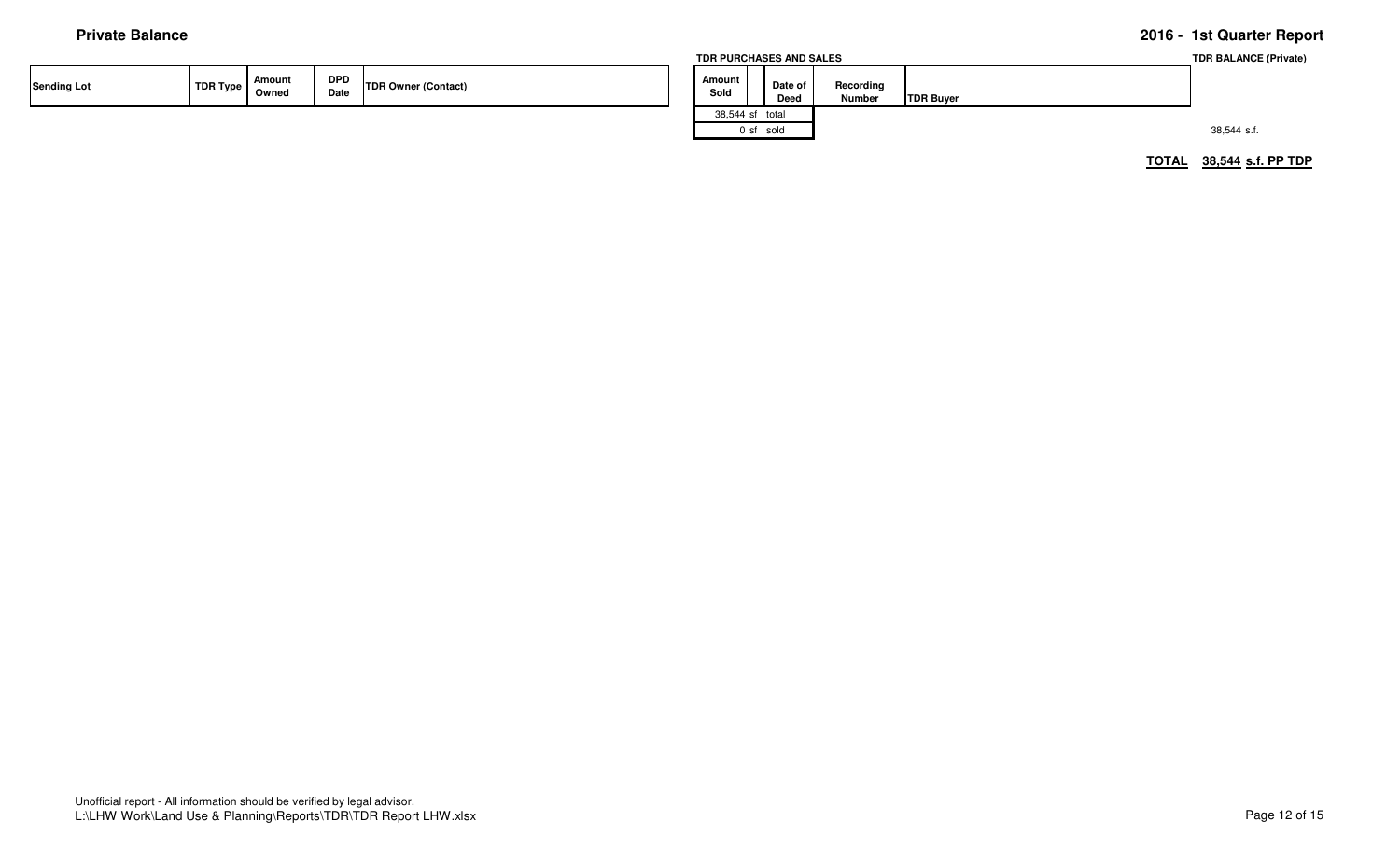| <b>CERTIFIED TDR</b>                 |                       |                                         |                 |                                        |                                                                                             |                                     |                                   | TDR BANK PURCHASES AND SALES      |                                                                                                                                  |              | <b>TDR BALANCE (City)</b>                                     |
|--------------------------------------|-----------------------|-----------------------------------------|-----------------|----------------------------------------|---------------------------------------------------------------------------------------------|-------------------------------------|-----------------------------------|-----------------------------------|----------------------------------------------------------------------------------------------------------------------------------|--------------|---------------------------------------------------------------|
| <b>Sending Lot</b><br>Fire Station 2 | <b>TDR Type</b><br>L. | Amount<br><b>Certified</b><br>36,220 sf | Date<br>9/15/08 | <b>Recording number</b><br>n/a         | <b>TDR Owner (Contact)</b><br>City of Seattle (Hillary Hamilton, Fleets & Facilities Dept.) | Amount<br>Sold                      | Date of<br>Deed                   | <b>Recording Number TDR Buyer</b> |                                                                                                                                  |              |                                                               |
|                                      |                       |                                         |                 |                                        |                                                                                             |                                     | 36,220 sf total<br>0 sf sold      |                                   |                                                                                                                                  |              | 36,220 s.f. City of Seattle<br><b>TOTAL 36,220 s.f. L TDR</b> |
| Eagles Auditorium                    | LPAT/H                | 29,003 sf                               | 6/29/95         | 19950629001499 City of Seattle         |                                                                                             | 29,003 sf                           | 12/1/98                           |                                   | 19981204000336 Young Men's Christian Association of Greater Seattle                                                              |              |                                                               |
| Paramount Theatre                    | LPAT/H                | 136,144 sf                              | 3/29/95         | 19950331001041 City of Seattle         |                                                                                             | 45,779 sf<br>90,365 sf              | 6/11/97<br>12/1/98                |                                   | 19970612000745 W Hotel (SLT Realty Limited Partnership)<br>19981204000336 Young Men's Christian Association of Greater Seattle   |              |                                                               |
|                                      |                       |                                         |                 |                                        |                                                                                             | 165,147 sf total<br>165,147 sf sold |                                   |                                   |                                                                                                                                  |              | 0 s.f.                                                        |
|                                      |                       |                                         |                 |                                        |                                                                                             |                                     |                                   |                                   |                                                                                                                                  | <b>TOTAL</b> | 0 s.f. LPAT TDR                                               |
| <b>Bremer Apartments</b>             | H                     | 2,580 sf                                | 1/4/94          | 19970501001845 City of Seattle         |                                                                                             | 2,580 sf                            | 6/11/97                           |                                   | 19970612000740 W Hotel (SLT Realty Limited Partnership)                                                                          |              |                                                               |
|                                      |                       |                                         |                 |                                        |                                                                                             |                                     | 2,580 sf total<br>2,580 sf sold   |                                   |                                                                                                                                  |              | $0$ s.f.                                                      |
| Devonshire Apartments                | H                     | 58,695 sf                               |                 | 7/19/01 20010725001575 City of Seattle |                                                                                             | 20,305 sf<br>38,390 sf              | 8/13/04<br>11/3/05                |                                   | 20040817001190 Washington Mutual II (1301 Second Avenue, LLC)<br>20051104002309 Sheraton Hotel (Seattle Union Street Associates) |              |                                                               |
|                                      |                       |                                         |                 |                                        |                                                                                             |                                     | 58,695 sf total<br>58,695 sf sold |                                   |                                                                                                                                  |              | $0$ s.f.                                                      |
| Dorothy Day House                    | H                     | 24,960 sf                               | 10/16/98        | 19981029001554 City of Seattle         |                                                                                             | 24,960 sf                           | 5/26/00                           |                                   | 20000606000210 IDX Tower (National Office Partners Limited Partnership)                                                          |              |                                                               |
|                                      |                       |                                         |                 |                                        |                                                                                             |                                     | 24,960 sf total<br>24,960 sf sold |                                   |                                                                                                                                  |              | $0$ s.f.                                                      |
| <b>Fleming Apartments</b>            | H                     | 33,500 sf                               | 12/11/98        | 19981224001598 City of Seattle         |                                                                                             | 33,500 sf                           | 5/26/00                           |                                   | 20000606000210 IDX Tower (National Office Partners Limited Partnership)                                                          |              |                                                               |
|                                      |                       |                                         |                 |                                        |                                                                                             |                                     | 33,500 sf total<br>33,500 sf sold |                                   |                                                                                                                                  |              | $0$ s.f.                                                      |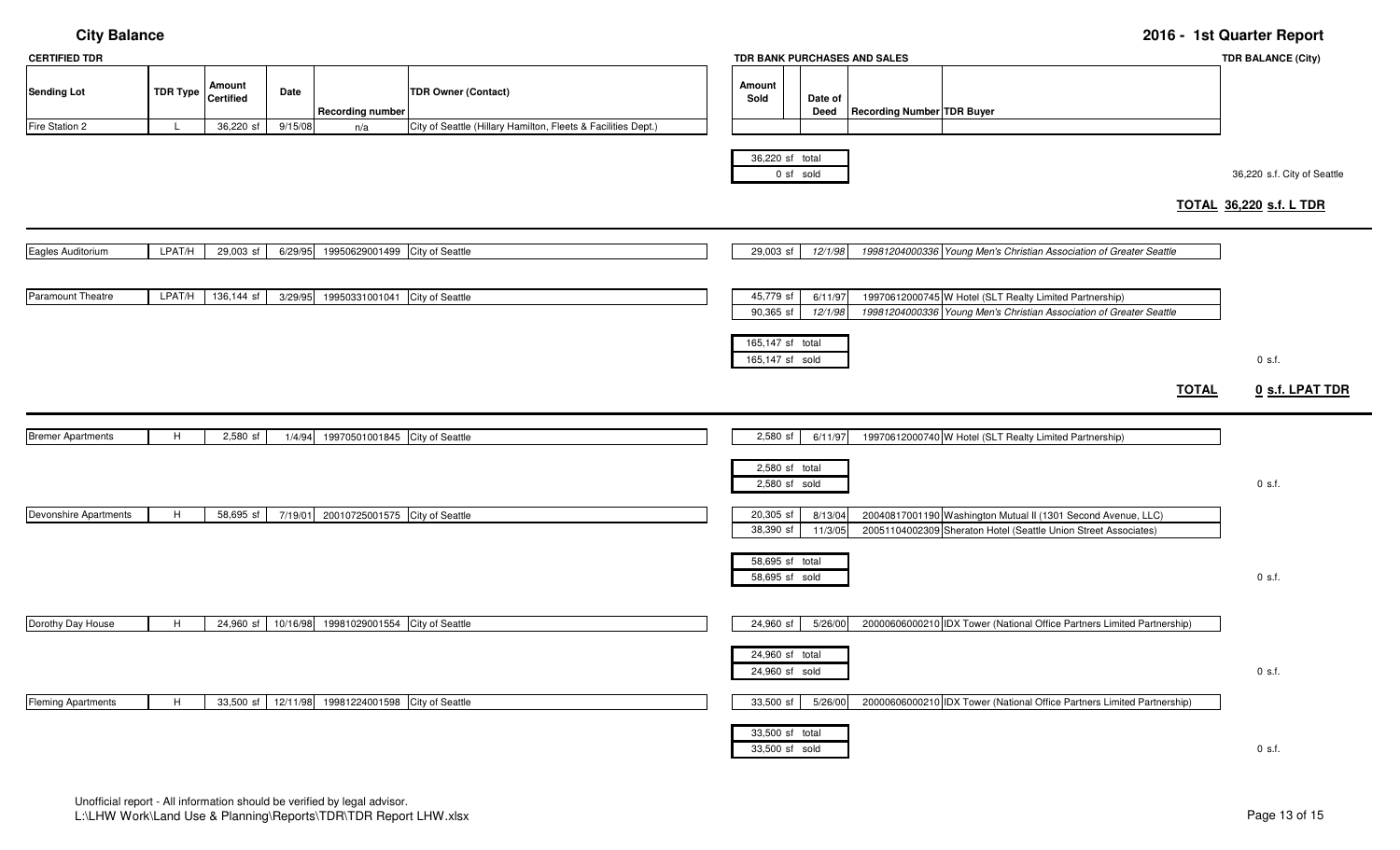| <b>CERTIFIED TDR</b>          |                 |                            |          | TDR BANK PURCHASES AND SALES            |                            |                                   |                 |                                   |  |                                                                  |                            |
|-------------------------------|-----------------|----------------------------|----------|-----------------------------------------|----------------------------|-----------------------------------|-----------------|-----------------------------------|--|------------------------------------------------------------------|----------------------------|
| <b>Sending Lot</b>            | <b>TDR Type</b> | Amount<br><b>Certified</b> | Date     | <b>Recording number</b>                 | <b>TDR Owner (Contact)</b> | Amount<br>Sold                    | Date of<br>Deed | <b>Recording Number TDR Buyer</b> |  |                                                                  |                            |
| Graham/Terry Apts             | $\,$ H          | $9,039$ sf                 | 12/23/92 | 19921224001229                          | City of Seattle            | 9,039 sf                          | 6/11/97         |                                   |  | 19970612000742 W Hotel (SLT Realty Limited Partnership)          |                            |
|                               |                 | 59,535 sf                  | 12/23/92 | 19921224001228 City of Seattle          |                            | 59,535 sf                         | 6/11/97         |                                   |  | 19970612000741 W Hotel (SLT Realty Limited Partnership)          |                            |
|                               |                 |                            |          |                                         |                            | 68,574 sf total<br>68,574 sf sold |                 |                                   |  |                                                                  | $0$ s.f.                   |
| <b>Haddon Hall Apartments</b> | H               | 26,704 sf                  |          | 3/9/06 20060411002328 City of Seattle   |                            | 26,704 sf                         | 6/12/07         |                                   |  | 20070612001954 Westlake Tower (Touchstone West 8th Building LLC) |                            |
|                               |                 |                            |          |                                         |                            | 26,704 sf total<br>26,704 sf sold |                 |                                   |  |                                                                  | $0$ s.f.                   |
| Legacy House                  | H               | 32,155 sf                  |          | 8/28/01 20010830000899 City of Seattle  |                            | 32,155 sf                         | 6/12/07         |                                   |  | 20070612001954 Westlake Tower (Touchstone West 8th Building LLC) |                            |
|                               |                 |                            |          |                                         |                            | 32,155 sf total<br>32,155 sf sold |                 |                                   |  |                                                                  | $0$ s.f.                   |
| John Carney                   | H               | 5,531 sf                   |          | 5/21/93 19970501001844 City of Seattle  |                            | 5,531 sf                          | 6/11/97         |                                   |  | 19970612000743 W Hotel (SLT Realty Limited Partnership)          |                            |
|                               |                 |                            |          |                                         |                            | 5,531 sf total<br>5,531 sf sold   |                 |                                   |  |                                                                  | $0$ s.f.                   |
| Julie Apartments              | H               | 29,557 sf                  |          | 7/16/02 20020730000189 City of Seattle  |                            | 29,557 sf                         | 8/13/04         |                                   |  | 20040817001190 Washington Mutual II (1301 Second Avenue, LLC)    |                            |
|                               |                 |                            |          |                                         |                            | 29,557 sf total<br>29,557 sf sold |                 |                                   |  |                                                                  | 0 s.f.                     |
| <b>Larned Apartments</b>      | H               | 7,548 sf                   | 4/30/97  | 19970527001325 City of Seattle          |                            | 7,548 sf                          | 6/11/97         |                                   |  | 19970612000743 W Hotel (SLT Realty Limited Partnership)          |                            |
|                               |                 |                            |          |                                         |                            | 7,548 sf total<br>7,548 sf sold   |                 |                                   |  |                                                                  | 0 s.f.                     |
| <b>Lewiston Hotel</b>         | H               | 18,190 sf                  |          | 11/27/00 20001129000390 City of Seattle |                            | 18,190 sf                         | 8/13/04         |                                   |  | 20040817001190 Washington Mutual II (1301 Second Avenue, LLC)    |                            |
|                               |                 |                            |          |                                         |                            | 18,190 sf total<br>18,190 sf sold |                 |                                   |  |                                                                  | 0 s.f.                     |
| Scargo Hotel                  | H               | 3,900 sf                   |          | 9/7/10 20100910000146 City of Seattle   |                            |                                   |                 |                                   |  |                                                                  |                            |
|                               |                 |                            |          |                                         |                            | 3,900 sf total                    | 0 sf sold       | owned<br>sold                     |  |                                                                  | 3,900 s.f. City of Seattle |

Page 14 of 15